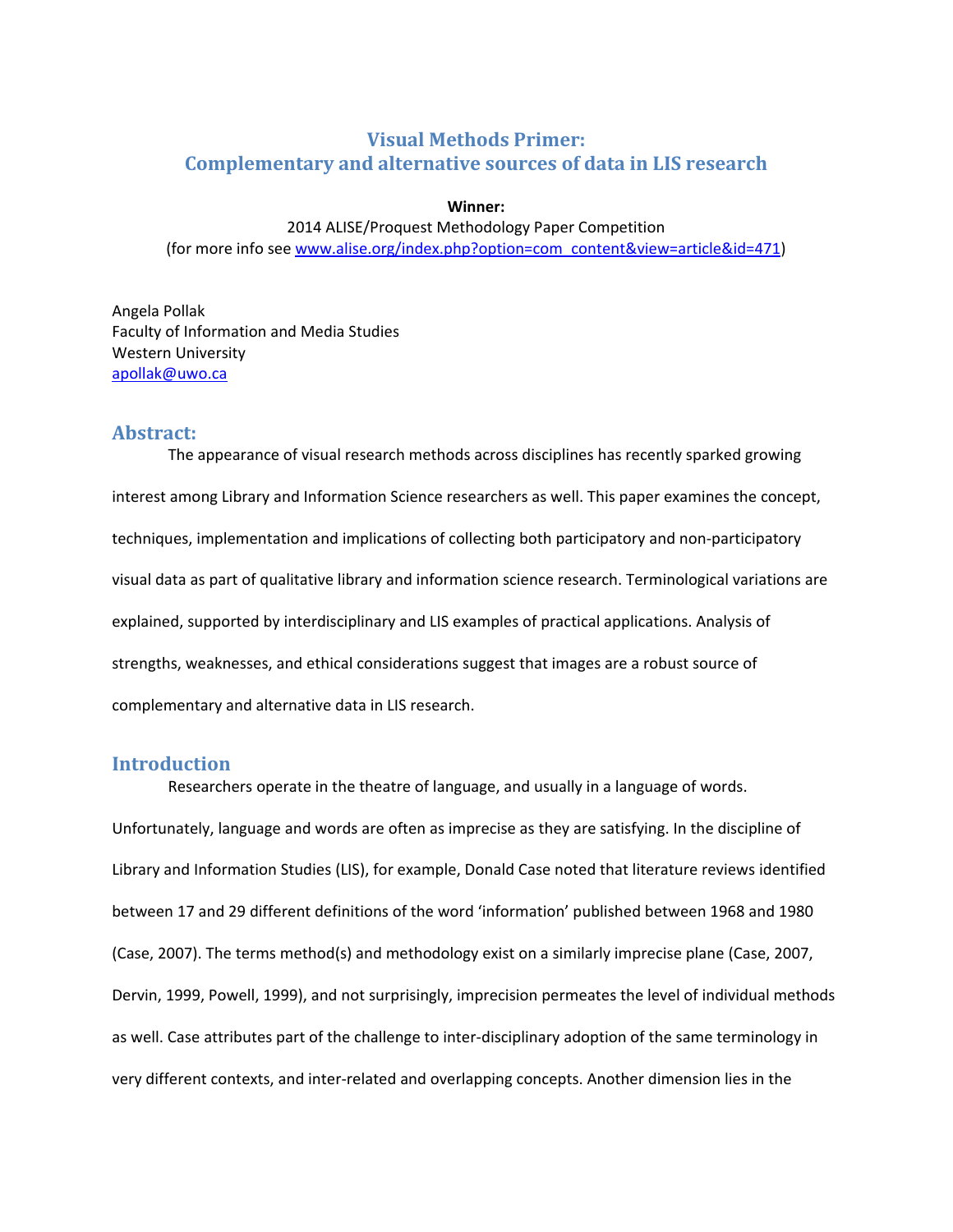notion that languages are not static, but evolve as our understanding does; vocabularies grow and shrink, and meanings change over time.

Visual methods of data collection are one such family of methods that has recently appeared in LIS research, and around which imprecision in terminology exists. This paper arises out of a need to understand not only the breadth of terminology attached to different visual methods of data collection, but also the subtleties of how this method influences the data itself, the interpretation, and the diffusion of research results.

Based on a literature review of library science and social science studies employing visual methods, this paper proposes a framework for organizing visual methods, describing photographs, film, and visual arts specifically. Content focuses on breadth, rather than depth, offering a brief introduction to various techniques, and highlighting points of overlap. The article concludes with a discussion of advantages, disadvantages, and ethical considerations associated with using visual methods.

## **The Case for Visual Methods**

Discussion of visual methods in LIS are timely, since the availability and use of cameras has become nearly ubiquitous in everyday life through digital photography and electronic communication devices that are nearly as well adopted in developing countries as in the western world. As technology improves, prices drop, and accessibility to both the technology and the understanding of how to use it improves, cameras in all facets of life are likely to become even more commonplace. Proliferation of this technology necessitates a better understanding of how visual data can be used in research.

Although a complete discussion of the invention of the camera is beyond the scope of this article (see Reid, 2003 for more information), a brief introduction to the early years of its life offers not only insight into the context in which images exist in science and art today, but also justification for the place of visual methods in the methodological toolbox.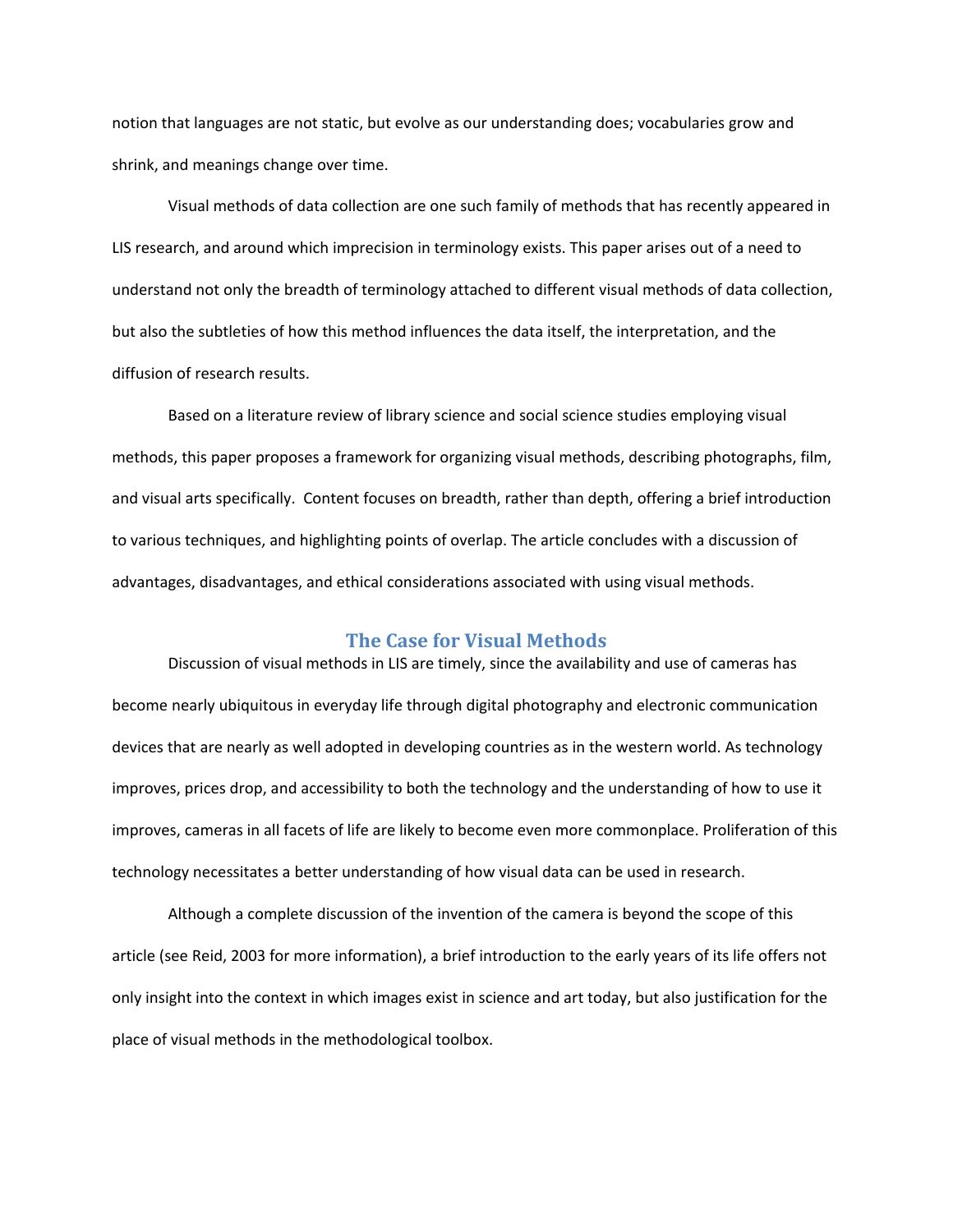Wilder notes that metaphorically "linking the human eye with the acquisition of knowledge is a practice as old, if not older, than the philosophy of Plato" due in large part to the amount of information we process visually (Wilder, 2009). When Louis Daguerre's mechanical device that could not only see everything, but remember everything was introduced to the public in 1839 by the British Royal Society, researchers were quick to appreciate its scientific advantages, which primarily included the ability to reliably capture and preserve objective, factual data (Wilder, 2009). Other metaphors and ideologies that supported this empirical use of imaging followed, some of which persist yet today. Photographs are commonly compared metaphorically to vision, eyes, mirrors, reflections, windows and eyeglasses. No doubt, the reliability of quantitative data provided by scientific imaging alone has proved revolutionary in fields such as engineering and medicine (think of satellite imagery or CAT scans) for example.

What quantitative science didn't account for, however, is the inherently subjective influence, as Ansel Adams describes it, of the two people who exist in every photograph: the photographer and the viewer (Adams, 2006). By the end of the nineteenth century, artistic challenges to the scientific appropriation of the camera had already pushed its use in more creative directions such as portraiture, landscape photography, and documentary photography, where social scientists began to explore the value of images in qualitative applications. Advancements over time improved the accessibility of photo technology, bringing it into use among average people in everyday contexts. Thus began the symbiotic relationship that continues today between photography as both quantitative and qualitative science, and photography as art, where practice and use in one discipline continually informs the evolution of the other.

The metaphor of the camera as eye is as much about "the way knowledge is gathered with photography, and the way that knowledge is valued" (Wilder, 2009) as it is about the science behind mechanical reproduction. The viewpoint from which the camera collects its images is central to our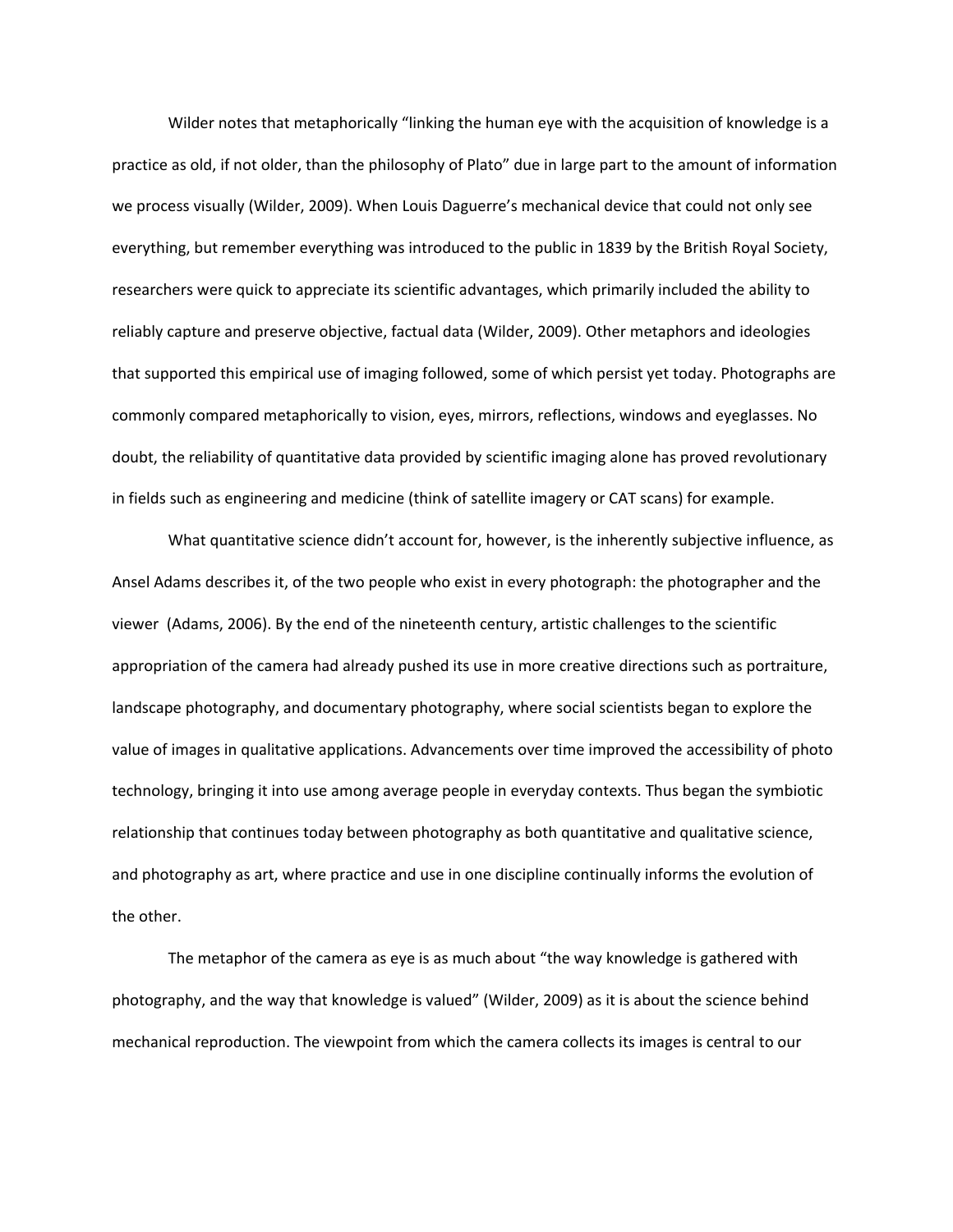growing understanding of when, where, and why visual methods are useful and appropriate in qualitative research in all disciplines, including LIS.

## **Visual Methods in Qualitative Research**

The use of imagery in research, particularly qualitative research, has straddled the line between data and decoration for centuries, where scientific research and communication has a history of privileging text‐based inquiry and reporting. Consequently images that support or represent textual or numerical information (such as charts, graphs), and which are designed to narrow or hone our understanding of the topic under study, are also privileged.

In a more contemporary definition, however, Jon Prosser describes visual research more broadly as "concerned with the production, organization and interpretation of imagery" (Prosser, 2007). This definition encompasses both quantitative modes of visual inquiry and reporting, as well as qualitative modes that represent primarily non‐numerical characteristics of the physical, affective, social, scientific and political realities of an item or subject. Imagery can originate from a multitude of sources, including photographs, film, and other forms of visual art such as drawings or sculpture. Due to the often exploratory, highly social and contextual nature of the data they represent, data obtained through qualitative visual methods often introduce degrees of variability and uncertainty to textual descriptions.

Hartel points out the terminological inconsistency, indicating that visual methods, visual research, and visual approaches are essentially the same thing, and can be both methodology, thus "steer[ing] an entire research design", and "one data‐gathering technique [or method] within a multi‐ method study" (Hartel & Thomson, 2011). Further, multiple varieties of visual methods can be combined within a single study, and are subsequently given independent names to describe the use of a particular group of techniques.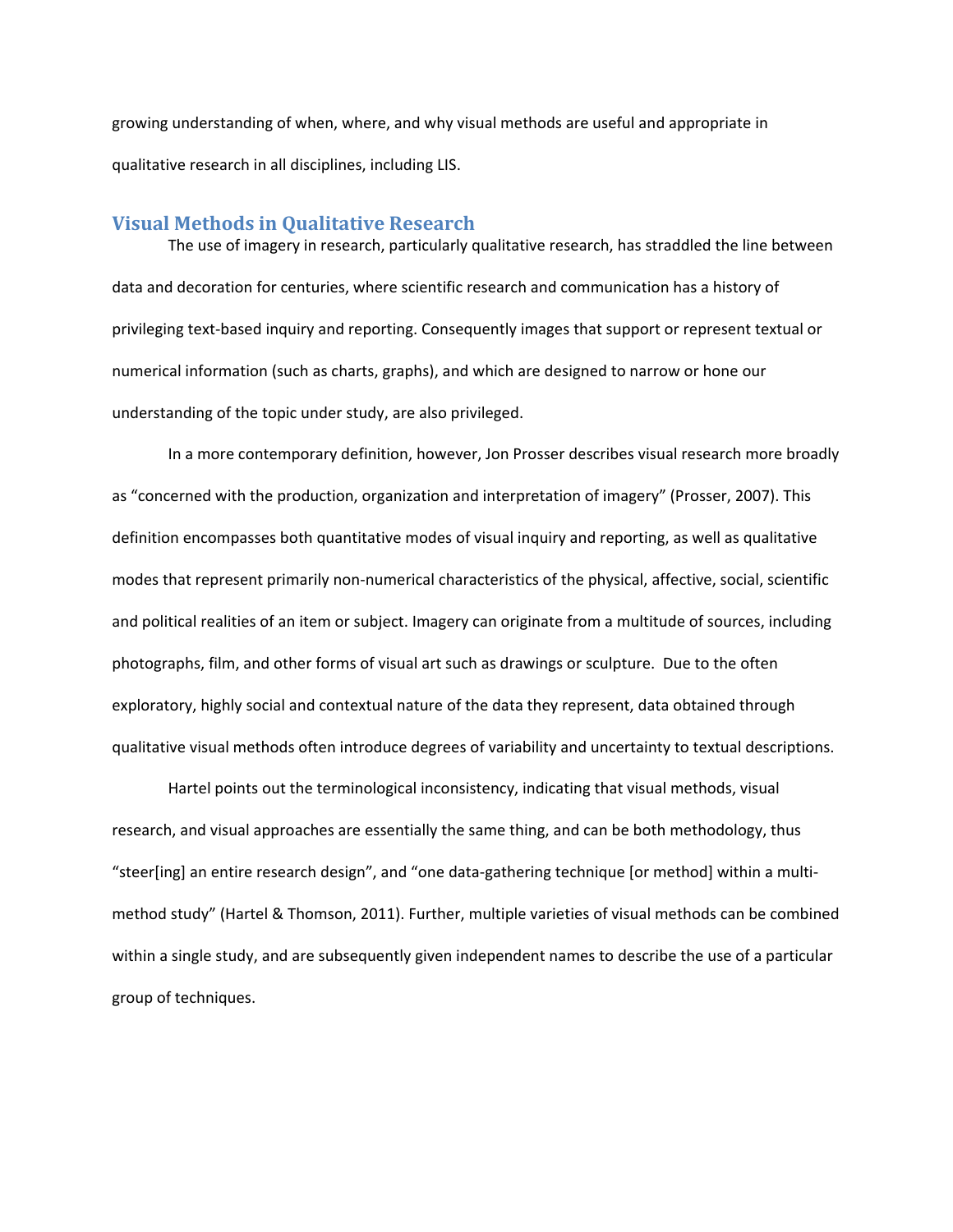## **A Framework for Visual Methods**

Studies examined for this literature review supported the idea that there is little "consensus about how [visual] methods should be used," (Cross, Kabel, & Lysack, 2006), and even less consensus about the component parts of the methods, or even the names of the methods themselves. Some of this uncertainty arises as a result of the natural development of the method, and the ways in which "photovoice has been widely adapted to fit the particular needs of research and documentation projects" (Catalani & Minkler, 2010). Further, "there is considerable debate and disagreement about the relative merits of different approaches to the use of photography in research" (Hall, 2009). Researchers drew on many different disciplinary traditions for their study designs, from sociology and anthropology, to health sciences, to visual or performing arts, and geography just to name a few. Articles often lacked explicit method definitions, tending instead to focus on either descriptions of the procedures used to collect the photographs, or the theory justifying the method. In many cases, it was left up to the reader to identify one or more of methodology, process, or assumptions. Consequently, despite some shared characteristics, discernible standards were rare between studies and disciplines. Patterns of evolution in method were reserved mainly for sequential investigations carried out by the same researcher, presumably due to increased experience with the chosen method over an extended period of time.

The primary challenge of parsing visual research methods, then, appears to be a lack of overarching framework in which to situate individual methods. Thus, confusion arises about how to place multiple visual methods in relation to science, art, individual disciplines, each other, the researcher, the participants, and the broader social context. This is not to say, however, that the totality of visual approaches, or any of the approaches individually, are incorrect. Case advocates that "methods offer us a choice of plans for asking questions and finding answers to them" (Case, 2007). Weingand notes that methods need to be responsive to the population and problem under examination, and that "certain problems and clients will respond to one type of approach, while other problems and clients may be better suited to another strategy" (Weingand, 1993). Visual methods therefore can be seen to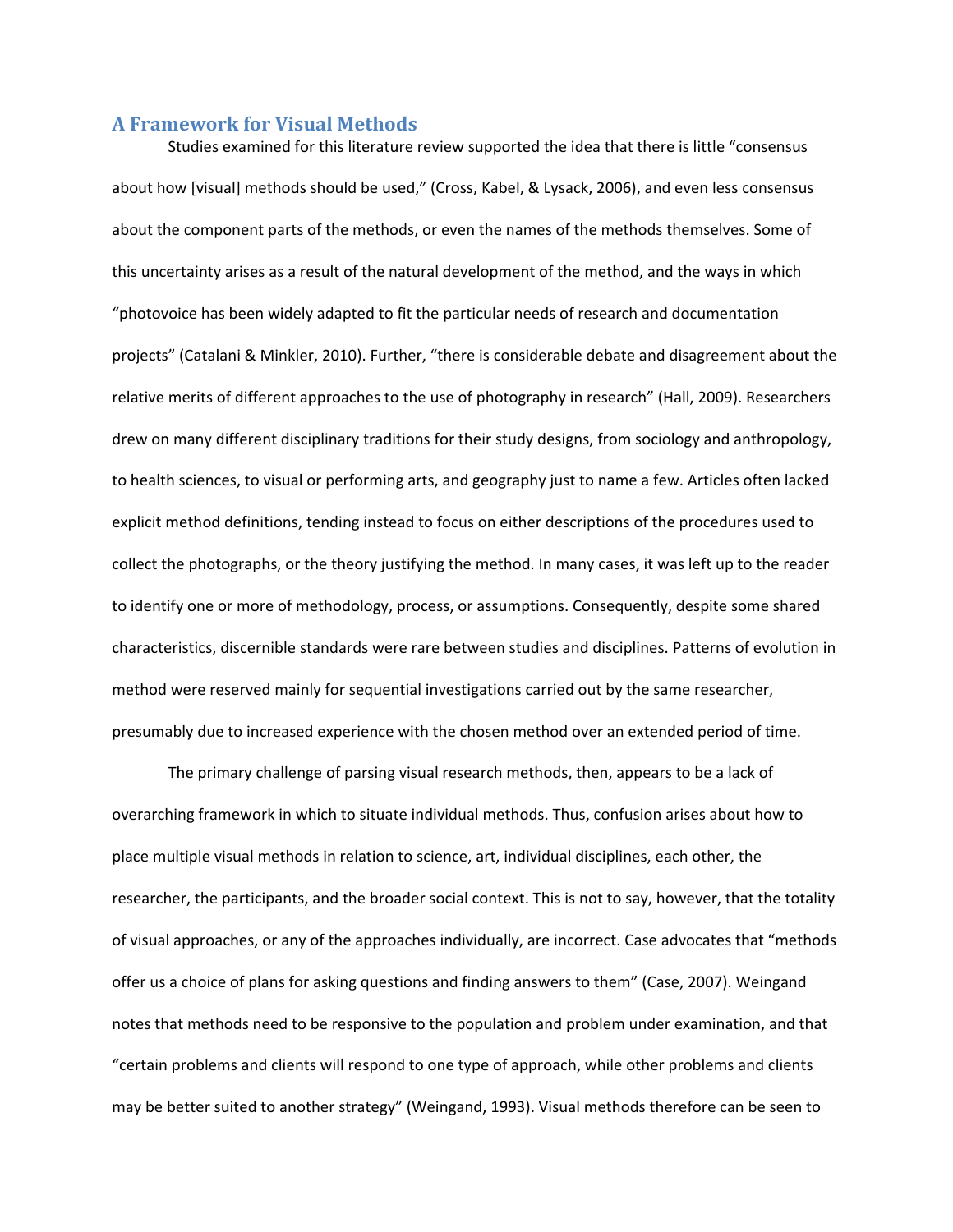provide an array of valuable, appropriate, and currently underutilized choices in terms of collection and reporting methods not only in the social sciences, but specifically in LIS research.

How then, are visual methods organized? What are the similarities and differences between individual methods? If we consider the idea once again of 'camera as eye', and how images gather, create and embody knowledge, authorial perspective becomes the primary dividing line between varieties. Visual methods fall essentially into two categories – non‐participatory and participatory – depending on who the creator of the image is.

Following is a synthesized, description of the characteristics of each category of visual method (note the multiple naming conventions), followed by explanations of individual methods based on those characteristics. As with all discussions of visual methods that have come before, this description is necessarily incomplete. Visual methods are evolving across disciplines, and our understanding and use of visual methods will continue to evolve both in and outside of Library and Information Science as well.

## **Non‐Participatory Visual Methods**

Non‐participatory visual methods have a long history in scientific research due in large part to the epistemological belief that the camera is a tool of realism and can capture physical truths with objectivity. Often involving purposes related to the content of images (record‐keeping or factual description for example), non‐participatory visual images are intentionally captured by the researcher under varying degrees of control. Both creation and interpretation remain under the control of the researcher at all times. Under some circumstances (such as in the case of archived images for example), images can be repurposed at a later time by third parties for different studies unrelated (or loosely related) to the original research for which they were obtained.

**Photography, Videography, Filmography, Photo Survey, Photo Inventory Usage:** Data Collection **Data Type:** Still or moving images **Creator:** Researcher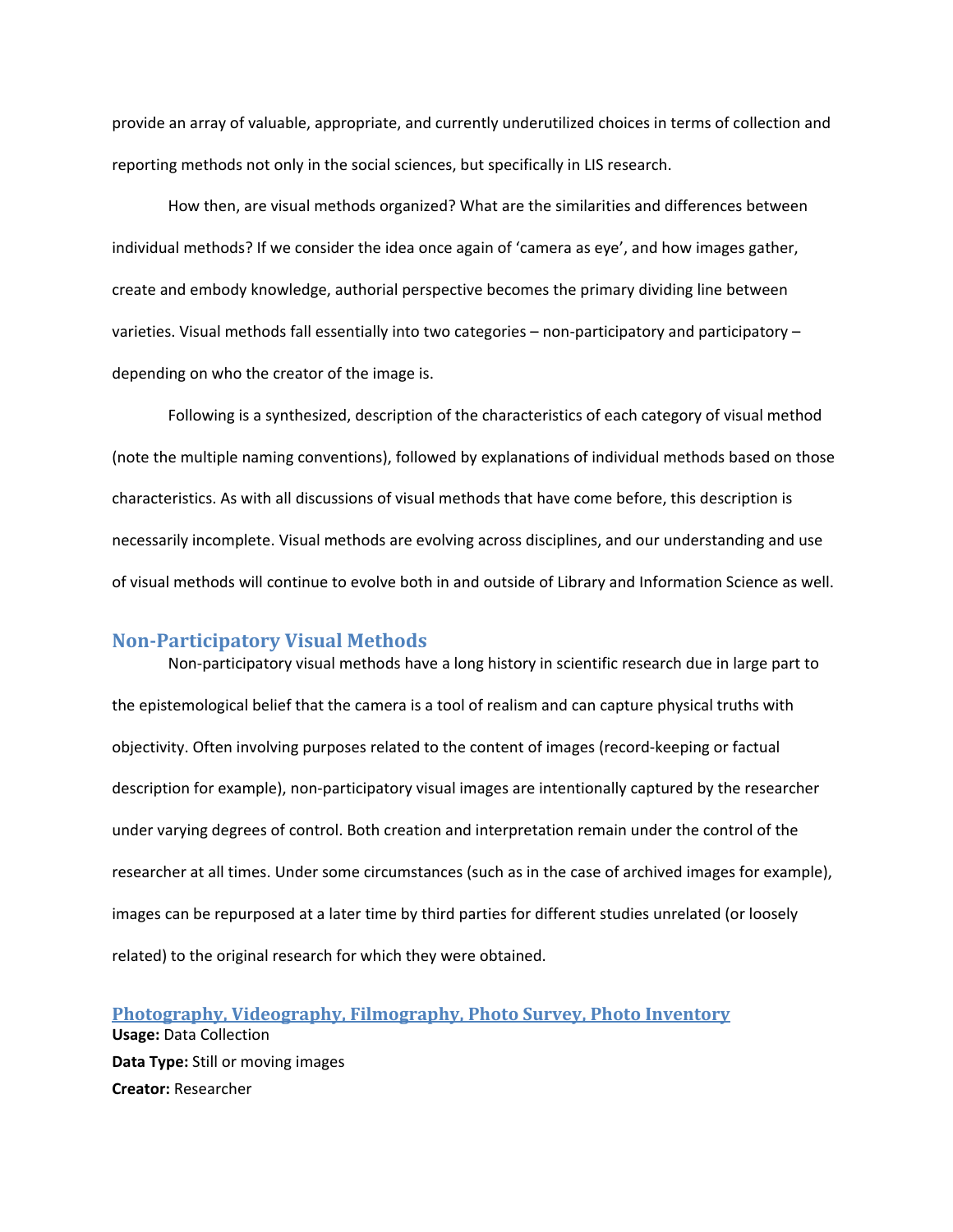## **Interpreter:** Researcher

**Explanation:** Researcher makes a visual record of objects, people or locations. The value in images of this variety tends to be content‐based.

**Purpose:** To document, describe or compare items under study; to provide evidence; to help prod the researcher's memory of field experiences; to immerse the researcher in the context under examination.

**LIS Examples:** Jenna Hartel's dissertation on the hobby of gourmet cooking uses still photography to document the information spaces of the hobby gourmet cook in a "photographic inventory" (Hartel, 2006). Marshall, Burns and Briden used photo‐survey methods in a qualitative ethnographic examination of the information behaviors and activities of students at Rochester University Library (Marshall, Burns, & Briden, 2007). McKenzie and Davies collected photographs of tools people use to keep track of information in everyday life (McKenzie & Davies, 2012).

**Interdisciplinary examples:** Hall describes photo‐survey as one "element of the description of places studied" and notes that it is common practice in the work of human geography (Hall, 2009). Erim conducted a video‐ethnography of the experience of dance (Erim, 2011).

**Notes:** Moore uses the term photographic survey to describe the participatory visual 'photo‐elicitation' method (Moore et al., 2008). Huck used 'documentary photography' in a study of knowledge management needs in a volunteer‐operated bicycle repair shop in Canada. Unfortunately, the method description stated simply "photographs were taken of the workshop" (Huck, Al, & Rathi, 2011). In this regard, it seems Huck's definition of documentary photography is aligned more closely with the above description of photography.

# **Repeat Photography**

**Usage:** Data Collection, Data Reporting

**Data Type:** Still images

**Creator:** Researcher, Other (Salvage, Historical photography)

**Interpreter:** Researcher

**Explanation:** Involves taking identical photographs (for example, in the same location from the same perspective) at different times.

**Purpose:** to monitor physical changes and transformations in settings over time; "to construct knowledge about place, environment and people's relationship with it" by creating "a new way of seeing that allows the viewer to know the world differently" (Smith, 2007); to allow contemporary researchers to share location‐based experiences with historical researchers.

**LIS Examples:** None at this time. There is potential for use of this method in exploring information spaces and places (including but not limited to libraries) over extended periods of time.

**Interdisciplinary examples:** Smith used repeat photography to conduct a study into the physical and cultural spaces at Waterton Lakes National Park in Alberta, Canada. Her literature review describes studies in the natural sciences examining glacial movement with this method dating back to the 1880s (Smith, 2007).

**Notes:** As described by Smith, this technique specifically makes use of salvage photography to compare current images to archival images retrospectively. It also has potential to be used to longitudinally compare images captured in current times to those that will be taken in the future.

# **Salvage Photography, Domestic Photography, Ordinary photography**

**Usage:** Data Collection, Data Reporting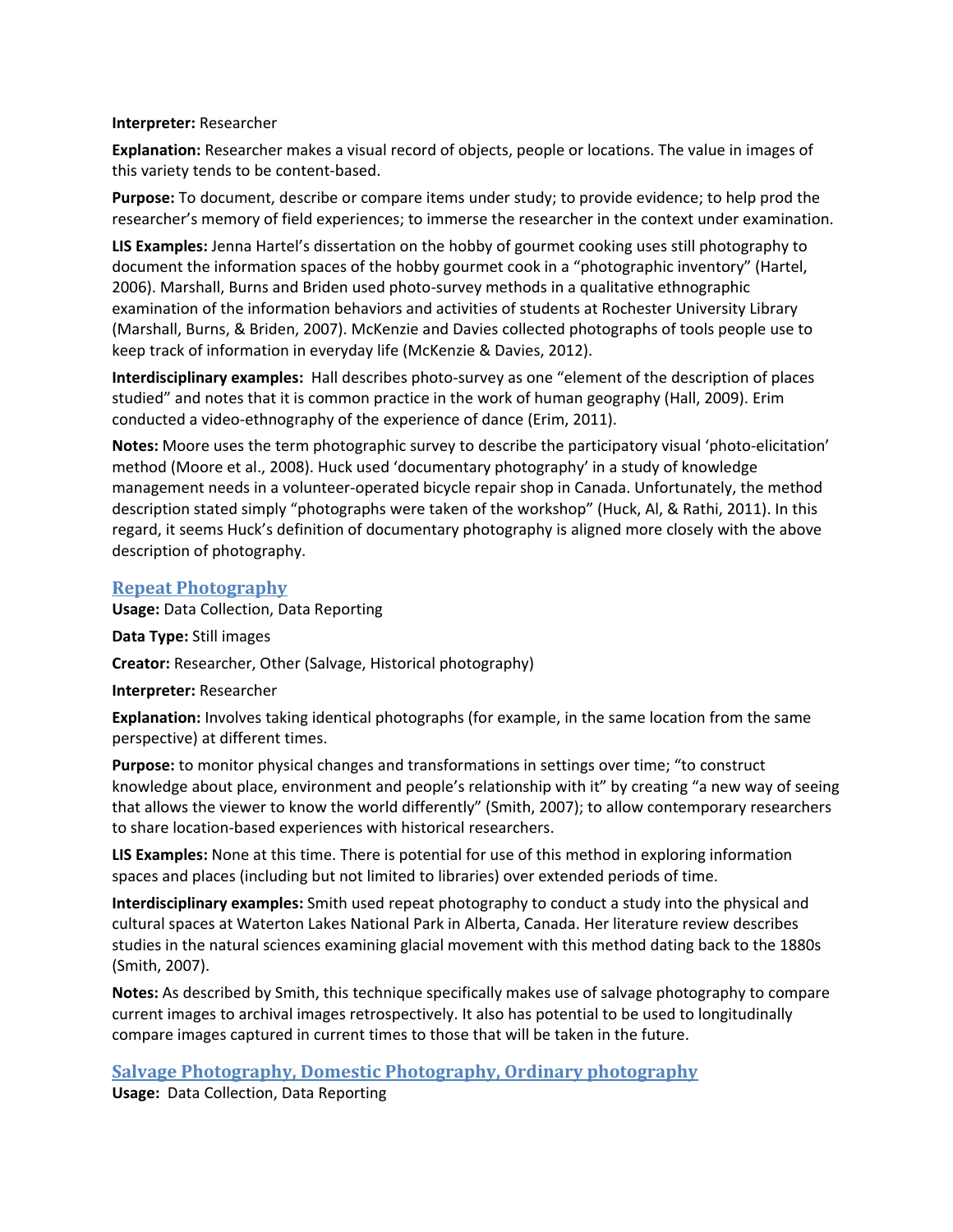**Data Type:** Still images **Creator:** Participant, Other **Interpreter:** Participant, Researcher

**Explanation:** The researcher collects pre‐existing photographs that were likely created for reasons unrelated to the current research project. This can include images from personal collections, institutional collections, or archival collections, for example. It could also include images published in the media or otherwise available publicly.

**Purpose:** To "catalogue and order historical persons, objects, and actions, to document what happened during historical periods, to understand how people in the past viewed their world, and to analyze contemporary society by examining how we visualize our history" (Perlmutter, 1994). Images can also be used in combination with elicitation techniques to enrich the interview process with more detailed descriptions of historical people, places or events.

**LIS Examples:** None published at this time. However, Pollak (2013) uses this method as an elicitation technique during the interview process in an exploration of experience as an information source in a remote, rural population. Other studies could be undertaken examining the history of libraries or information grounds for example.

**Interdisciplinary examples:** Kuhn used salvaged personal photographs to examine cultural memory (Kuhn, 2007). Arreola and Burkhart used historic postcards to examine urban landscape change (Arreola & Burkhart, 2010).

**Notes:** David Perlmutter provides an excellent framework from which to examine the content of historical photographs (Perlmutter, 1994).

# **Documentary Photography, Documentary Filmography**

**Usage:** Data Collection, Data Reporting

**Data Type:** Still or moving images

**Creator:** Researcher

**Interpreter:** Researcher

**Explanation:** The researcher, who is often a photographer, uses images possibly accompanied by narrative descriptions to deliver a story, usually to a public audience. The delivery method is visual and can take many forms including book, video or public exhibit. This method of data collection exhibits a more artistic, social, ethnographic flavour. Results are intended to be shared with broader audiences and serve to educate people about a particular context. Documentary visual methods are often used in media applications.

**Purpose:** To tell a story; to educate; to draw attention to an interesting or noteworthy context; to mobilize audiences to support a cause.

**LIS Examples:** Some informal documentary 'shorts' exist, particularly in library fundraising contexts (for an example see the Biblioburro (http://www.youtube.com/watch?v=wuTswmx9TQU). This method holds significant promise in diffusion of information, particularly when the goal is to disseminate information to public audiences.

**Interdisciplinary examples:** For examples of documentary photography, see the works of Sebastiao Salgado studying Central and South America (Salgado, 1986), Ansel Adams documenting the Sierra Nevada (Adams, 2006), or Dorothea Lange who examined rural poverty in the west during the depression (Lange, 1969).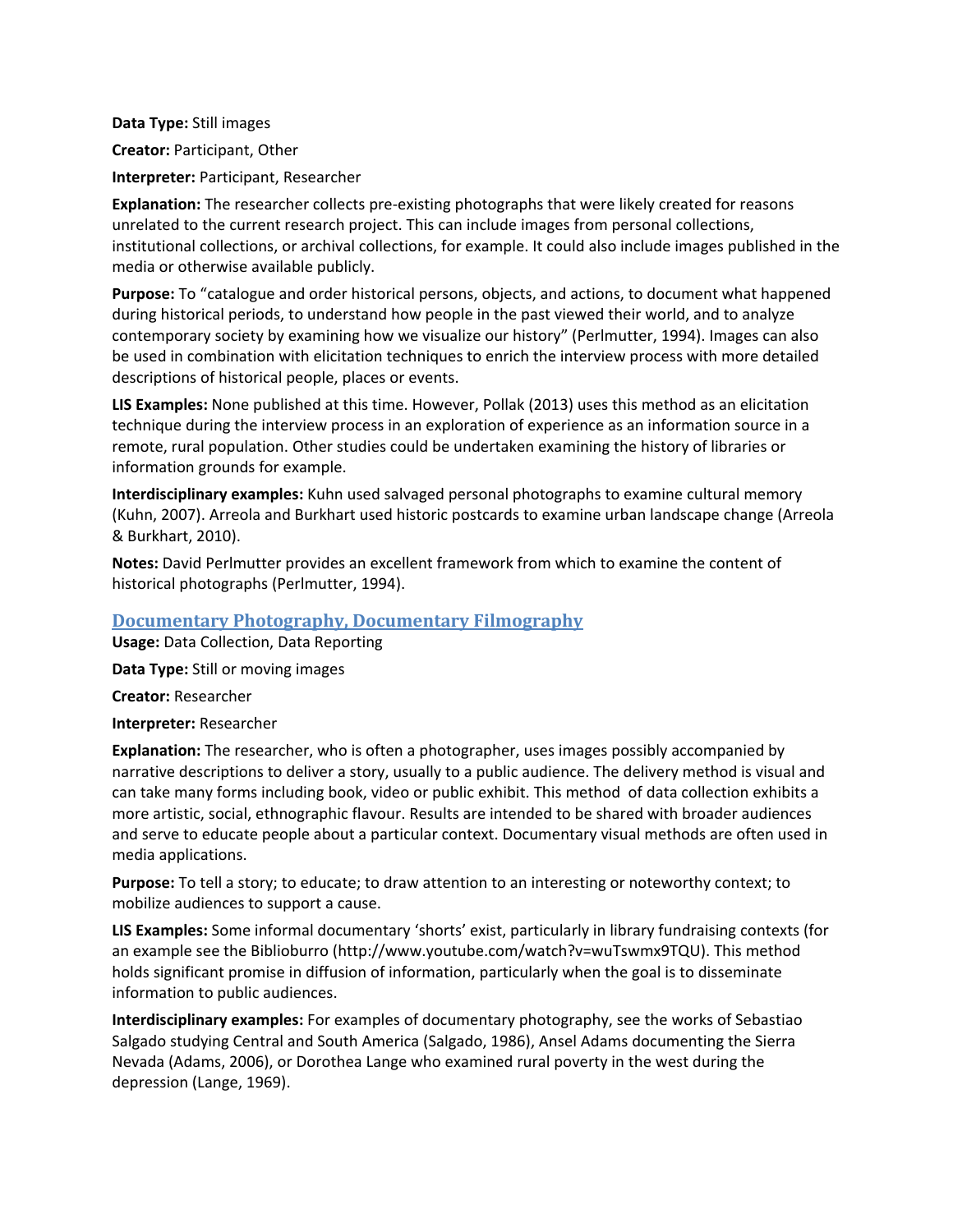# **Participatory Visual Methods**

Participatory visual methods by contrast, involve the researcher commissioning images as part of the research project, with the task of creation assigned to a community of informants. Informants are given the tools and instruction on how to use them, and asked to photograph aspects of the subject under study in their environment. Interpretation can happen by researcher, participants, or both.

Participant‐generated images are generally introduced for their contextual value, and allow the researcher to metaphorically see through the participants' eyes. Not surprisingly, data collection of this variety leads to highly personalized, subjective data that might not otherwise be available to the researcher. Analysis usually concerns affective components and meaning. Although participatory visual methods are seen as a way of neutralizing power differentials that exists inherently between researcher and participant, or between the participants and other hegemonic institutions and cultures, it is generally understood that it is impossible to remove the researcher from the facilitation process entirely.

# **Elicitation (Photo, Film, Graphic, Art), Auto‐driving**

**Usage:** Data Collection **Data Type:** Verbal explanations **Creator:** Participant, Other **Interpreter:** Participant, Researcher

**Explanation:** Based in part on principles of participatory communication, elicitation methods use images during the interview process to direct discussions, including images that originate from any number of different participatory and non‐participatory sources. In the absence of specification, they are likely assumed to be participant‐generated. The term auto‐driving derives from the fact that the participant controls or 'drives' this type of interview.

**Purpose:** To invest people individually and collectively in the research process; to allow "a dynamic, interactional, and transformative process of dialogue between people, groups, and institutions" (Singhal, Harter, Chitnis, & Sharma, 2007); to gain access to perspectives on the research topic that otherwise might be unavailable to the researcher; to improve participants' recollection; to enrich the quality of verbal descriptions; to equalize power imbalances inherent to the research process.

**LIS Examples:** Haberl used photo‐elicitation methodology to study client perceptions of space at the Edmonton Public Library (Haberl & Wortman, 2012).

**Interdisciplinary examples:** Pioneered in anthropology by John Collier Jr. (Collier & Collier, 1986), and inspired in part by the works of Paulo Freire (Freire, 2000), visual elicitation methods (see photovoice below) are often employed in an effort to empower disadvantaged communities for change.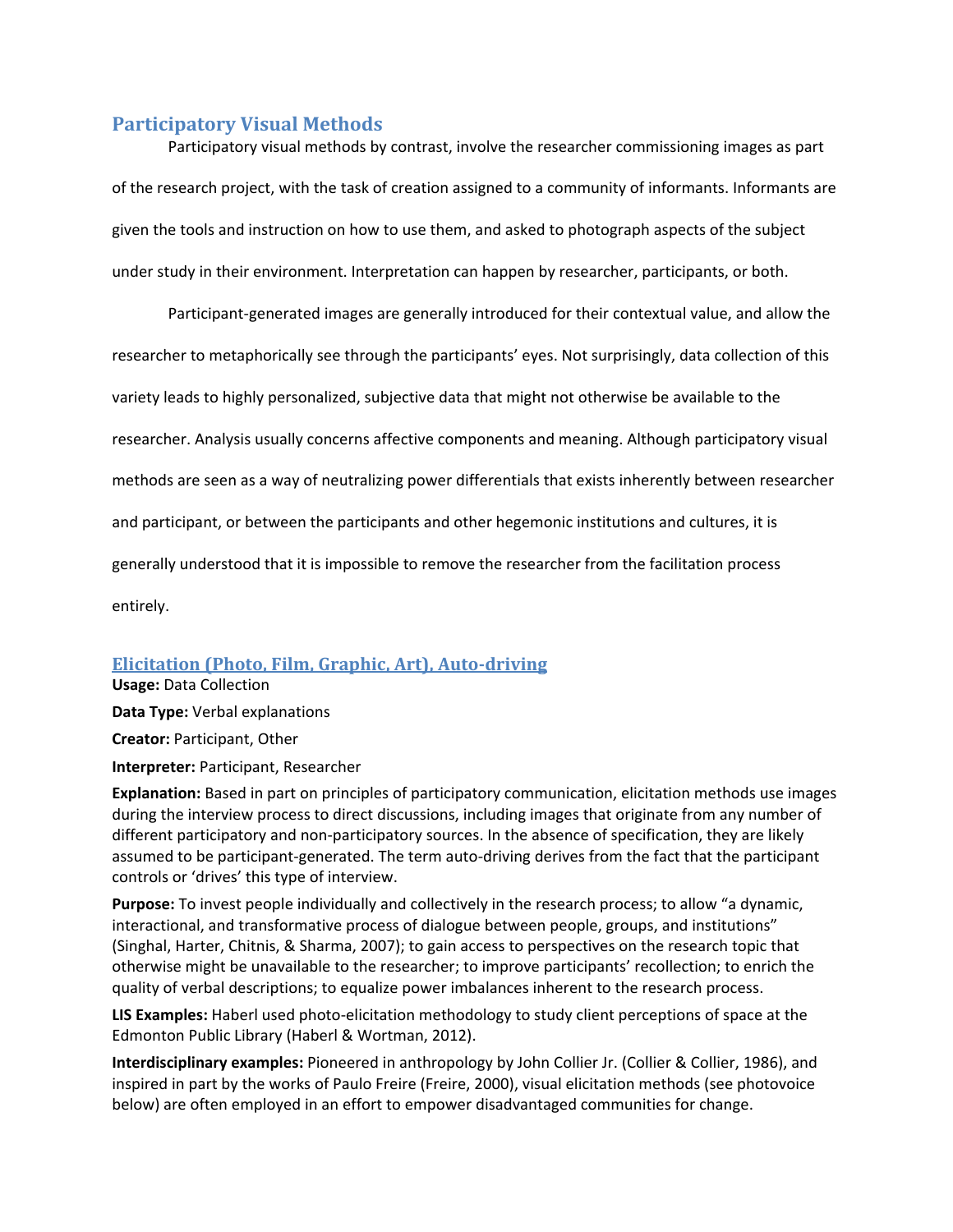# **Photovoice, Photo‐projective, Photo‐interviewing, Photo‐diary, Auto‐photography, Reflexive photography, Photo novel/novella, photo‐essay, photo‐narrative Usage:** Data Collection, Data Reporting

**Data Type:** Still images and accompanying verbal explanations

**Creator:** Participant, Other

**Interpreter:** Participant and/or Researcher

**Explanation:** A combination of elicitation and, specifically, participant‐generated images. Participants are given the responsibility of creating images that represent specific aspects of the subject under study. This method is generally followed by elicitation and discussion of the images during individual and/or group interviews. Wang notes that the participants' "familiarity with their surroundings gives community members a distinct advantage over professionals in their ability to move through the community, [and to] portray its strengths and concerns" visually (Wang & Redwood‐Jones, 2001).

**Purpose:** To assess a community from the perspective of members; to communicate participant views to policy makers (Wang & Redwood‐Jones, 2001); to highlight and neutralize power and agency imbalances in research and policy (Wang & Burris, 1997); the photo-projective method attempts to "understand the individual's internal mental world" based on their reflection and relationship with the external context illustrated in their photographs (Okamoto et al., 2006).

**LIS Examples:** Gabridge reported on a study using photo‐diaries to examine the information seeking behavior of 32 academic students at MIT (Gabridge, Gaskell, & Stout, 2008). Keller used photo‐diaries and photo-interviews to examine reading habits of undergraduate students (Keller, 2012).

**Interdisciplinary examples:** Caroline Wang is a pioneer of photovoice/photo‐novella in public health research examining rural women in China (Wang, Burris, & Ping, 1996). Allen used the 'photo‐diary method' to examine agency in the representation of sexuality among New Zealand teenagers (Allen, 2008).

**Notes:** The broad term 'collaborative methods' are related to the proportion of responsibility assigned to researcher and participant for co‐creating visual images. For example, the researcher may take the photographs under the direction of the participant (Hall, 2009). It can also include other mediums such as pictures, paintings or comics.

# **Image/art/sensory/multi‐sensory based methods**

**Usage:** Data Collection, Data Reporting

**Usage:** Data Collection

**Data Type:** Artistic images and verbal explanations based on images

**Creator:** Participant, Other

**Interpreter:** Participant, Researcher

**Explanation:** Involves participants using sensory apparatus (paper, pens, pencils, paint, modeling compound and so on) to create non‐photographic visual images and objects (for example, drawings, sculptures, paintings and so on). The use of participant‐generated images and art "can involve reflecting upon inner revere, or dialogue, the experience of fleeting emotions, and very visceral embodied emotions can be stimulated by the different [tactile] qualities of the art materials" (Pink, Hogan, & Bird, 2011).

**Purpose:** To open possibilities for non‐verbal ways of knowing and communicating (Bishop, 2006); to offer a different communication tool to researchers and participants who do not share a common language (Pink et al., 2011).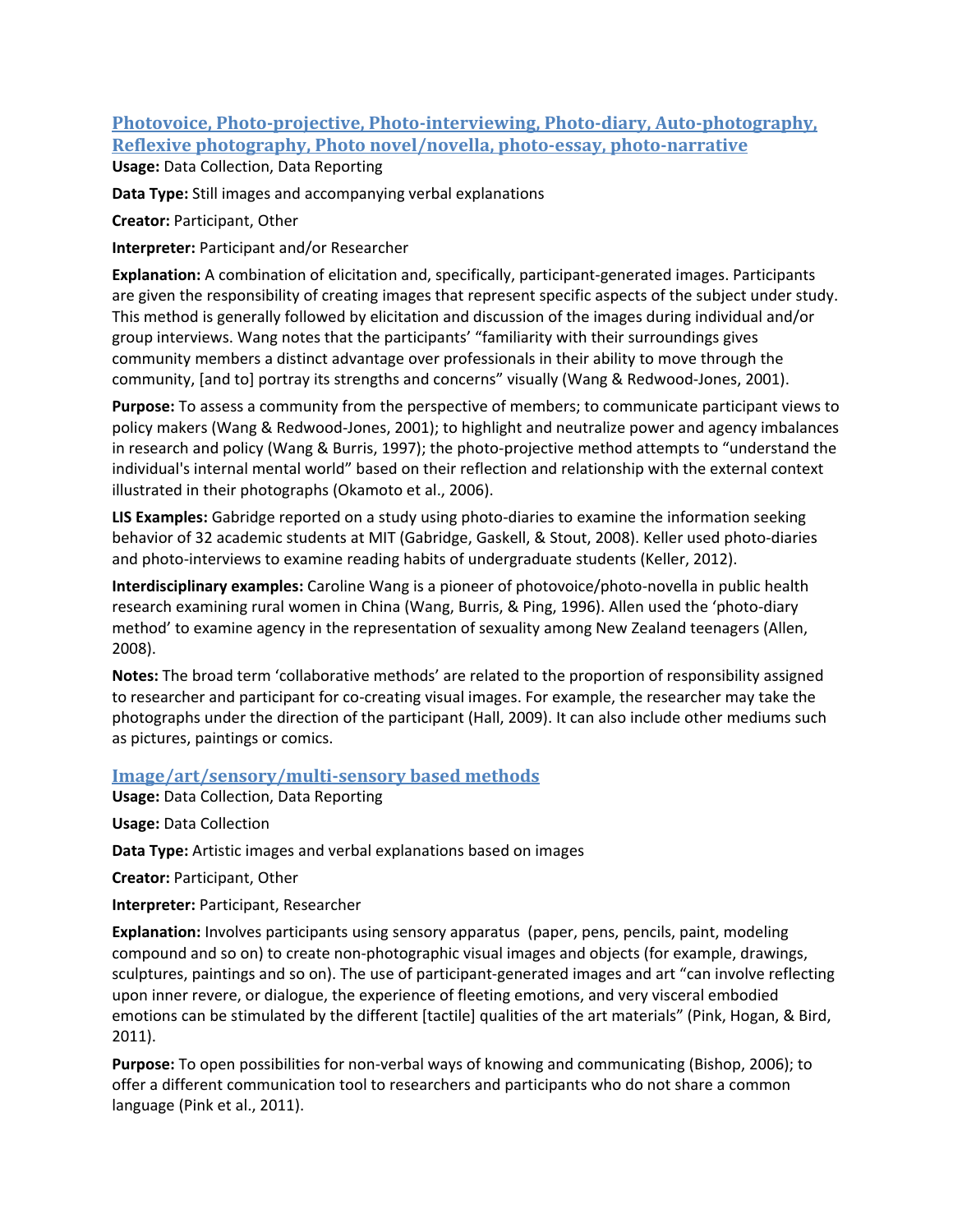**LIS Examples:** Denham used participant‐generated drawings to examine how youth aged 9‐14 understand the concept of computers (Denham, 1993).

**Interdisciplinary examples:** Sarah Pink uses art‐based methodology to explore women's experience of domestic violence (Pink et al., 2011).

**Notes:** This method reflects "a 'sensory turn' stretching across the social sciences, humanities and arts practice" as well as "growing consideration of the role of all of the senses in the construction and representation of experience" and knowledge (Pink et al., 2011).

## **Advantages and Disadvantages of Visual Methods**

Visual methods of data collection are gaining inter‐disciplinary popularity, which suggests they

present some unique advantages over traditional methods of qualitative data collection. It is reasonable to expect that these benefits can be achieved in Library and Information Science research as well. Although researchers have noted a wide variety of benefits, Meo, in her critique of photo‐elicitation indicates that "not all [studies exhibit] all these advantages in full" (Meo, 2010), and while benefits associated with visual research methods exist, Packard noted that "these methods [are] far from perfect, with much theoretical and empirical work still to be done" (Packard, 2008). Success ultimately depends on the skill of the researcher and the implementation of the research design. For that reason, consideration should also be given to areas where visual methods present unique challenges. Following are the more common advantages and disadvantages researchers expressed.

### **More Comprehensive Data**

Many researchers noted that participatory visual methods improved the quality of data collected during the research process. Specifically, Collier noted that the use of photos "elicited longer and more comprehensive interviews but at the same time helped subjects overcome the fatigue and repetition of conventional interviews...This was its compelling effect upon the informant, its ability to prod latent memory, to stimulate and release emotional statements about the informant's life..." (Collier & Collier, 1986).

#### **Better Access**

Participatory visual researchers claimed that treating their participants as experts in their own right overcame access issues because they did not need to "adopt any role to legitimize or justify their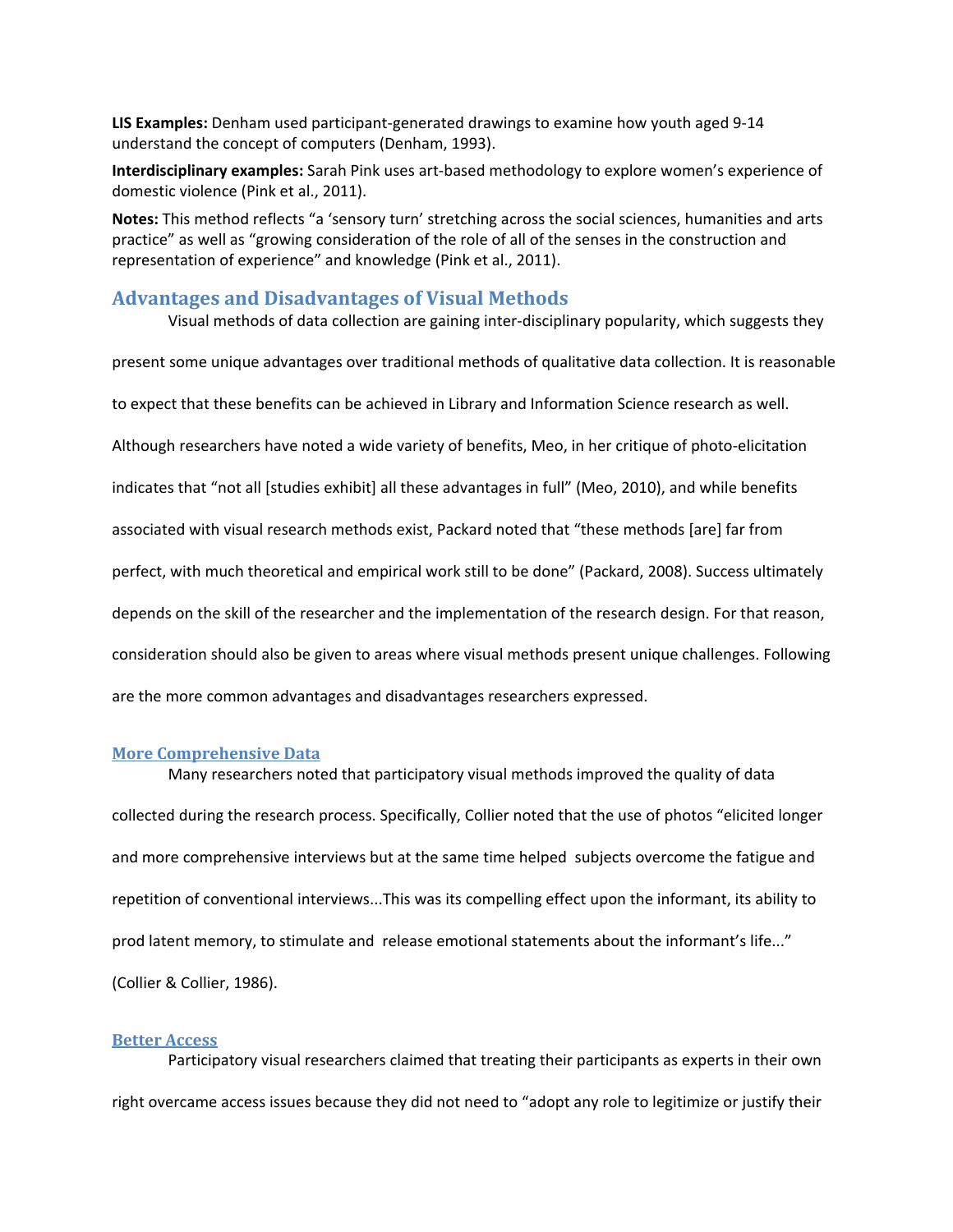presence, since they are members of the community, not outsiders" (Wang et al., 1996). Wang explains that "the significance of this advantage should not be underestimated, since access is often one of the most difficult aspects confronting photographers." In studies that were less participatory in nature, researchers noted that visual methods promoted rapport between researcher and subject (Meo, 2010), helping to establish "trusting relationships among researchers, practitioners, and members of underserved communities" (Catalani & Minkler, 2010).

#### **More Accurate Data**

The claim that visual methods provide better data was common, although a definition for 'better' was somewhat elusive. Hartel's reflection on non‐participatory visual photographic methods supported the idea that better means 'more complete' and 'more accurate' in situations where data can be hard to obtain. For example, Hartel suggests that photographic methods are useful in "busy research environments in which the fieldworker is not able to observe everything of relevance in a limited timeframe" ( Hartel & Thomson, 2011). In such cases, visual methods help the researcher establish "scale, size, and layout, among other things, and to survey, quantify, characterize, and typologize the artifacts therein" (Hartel & Thomson, 2011). Practitioners of both participatory and non‐participatory visual methods also noted repeatedly that photo methods can assist with data triangulation (Catalani & Minkler, 2010; Hartel & Thomson, 2011, Bishop, 2006).

#### **Multiple Perspectives**

While some studies made explicit attempts to discuss the importance of researcher perspective, it was often overlooked or assumed. Crucial to interpreting the data, point of view permeates every aspect of research design, especially when using visual methods. Some researchers noted that non‐ participatory research methods are well positioned to "situate the [researcher's] own observation at the heart of the research process, promoting an active engagement with the subject studied" (Hall, 2009). On the other hand, Singhal explains that participatory methods shift the research perspective to that of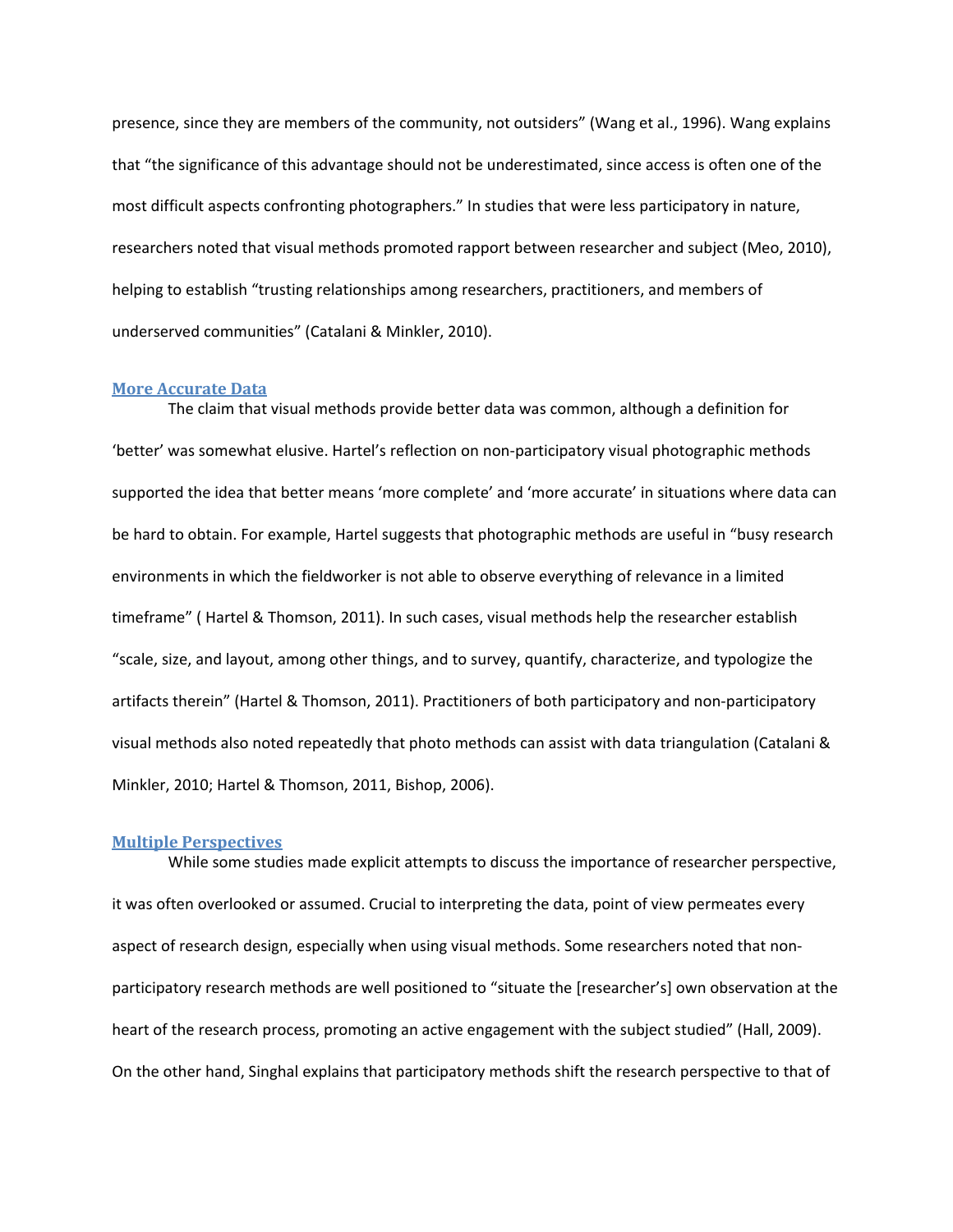the participants themselves, and mean "working with and by the people, as opposed to working on or working for the people" (Singhal et al., 2007).

#### **Support Inductive Methodologies**

Many researchers reported that their research design changed fluidly as a result of feedback during the data collection process. Catalani and Minkler noted that "photovoice discussions varied in frequency and in style," and that "the more participatory projects tended to engage community photographers in a cycle of photography or documentation and discussion over several months" (Catalani & Minkler, 2010). Hall supported this finding, indicating that "in many cases, researchers have found the process to be iterative and fluctuating as the research develops" (Hall, 2009). The flexible, reflexive nature of the method supports similar methodologies, particularly exploratory research and inductive methodologies such as grounded theory designed to describe social phenomena that are not yet well understood. These methodologies are already well accepted in LIS research, and can be further supported by visual methods.

### **Diffusion of Findings**

Most scientific research is communicated to specific stakeholder groups through text. Visual methods, however, are uniquely positioned not only to "arouse interest and curiosity within the larger population" (Wang et al., 1996), but also to support new, creative methods of reporting, including "photo‐essays, exhibitions, mixed media or experimental texts [which] look very different from the academic texts … [we] are familiar with" (Hall, 2009). New methods of report assist with diffusion of findings to non‐traditional stakeholders as well.

#### **Empowerment**

One of the primary tenets of participatory visual methods is the potential for the method to shift the balance of power from researcher to participant (Wang & Burris, 1997). Based on Freire's (Freire, 2000) work and Feminist methodology, Wang explains that putting cameras in the hands of research subjects mobilizes them to 'record and catalyze' their communities, "rather than stand as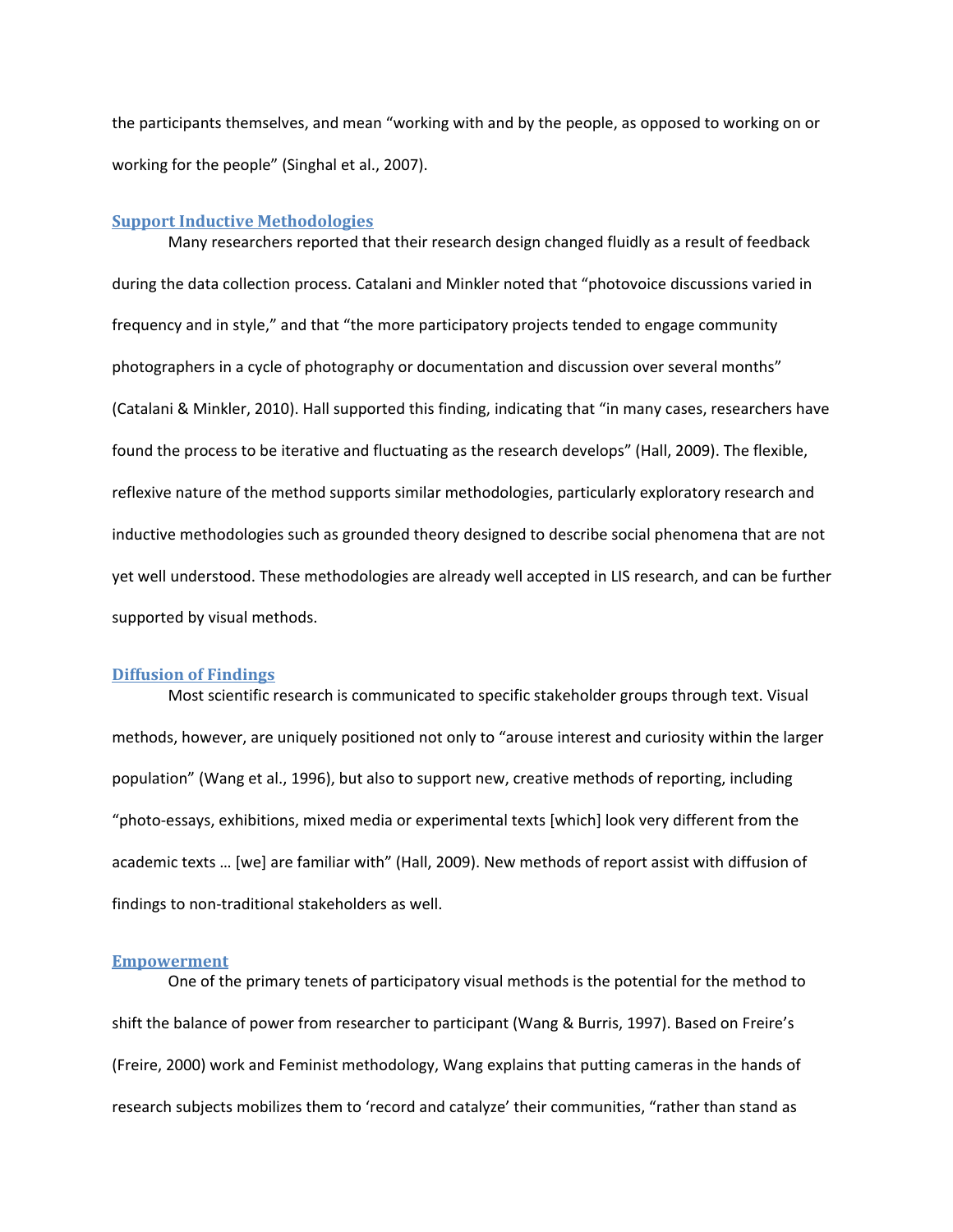passive subjects of other people's intentions and images" (Wang & Burris, 1997). Catalani reports that, in particular, "two iterative processes…facilitated empowerment: documenting community strengths and concerns using photography and engaging in critical dialogue with other community members" (Catalani & Minkler, 2010).

### **Modes of Expression**

Visual methods have the potential to bridge gaps where language may be a barrier, for example, among the very young, the disabled, or among populations where the researcher and the participant do not share a common language. Non-textual and non-verbal methods of communication invite nontextual and non‐verbal modes of expression, which provide access to populations of differing abilities and demographics. For example, "drawing is particularly well-suited for the young adolescent who, grappling with tremendous developmental changes and the emergence of life's quintessential questions, at times lacks the language to describe the increasingly sophisticated understandings that emerge at this stage of life" (Bishop, 2006).

### **Sensitive Issues**

An interesting advantage of image based research possibly associated with the idea of modes of expression is the idea that visual images in research may allow "participants to introduce new and possibly contentious topics in ways that are not possible in a purely verbal exchange" (Croghan, Griffin, Hunter, & Phoenix, 2008). Researchers have noted that the use of images allowed researchers to discuss "aspects of experience that do not fit with cultural stereotypes… [and] positions that are usually silent" (Croghan et al., 2008).

## **Diverse populations**

Also related to modes of expression, visual methods have found successful applications working among diverse populations, including homeless people, immigrant women, indigenous groups, and older individuals (Novek, Morris‐Oswald, & Menec, 2012). It has also been used with adults and children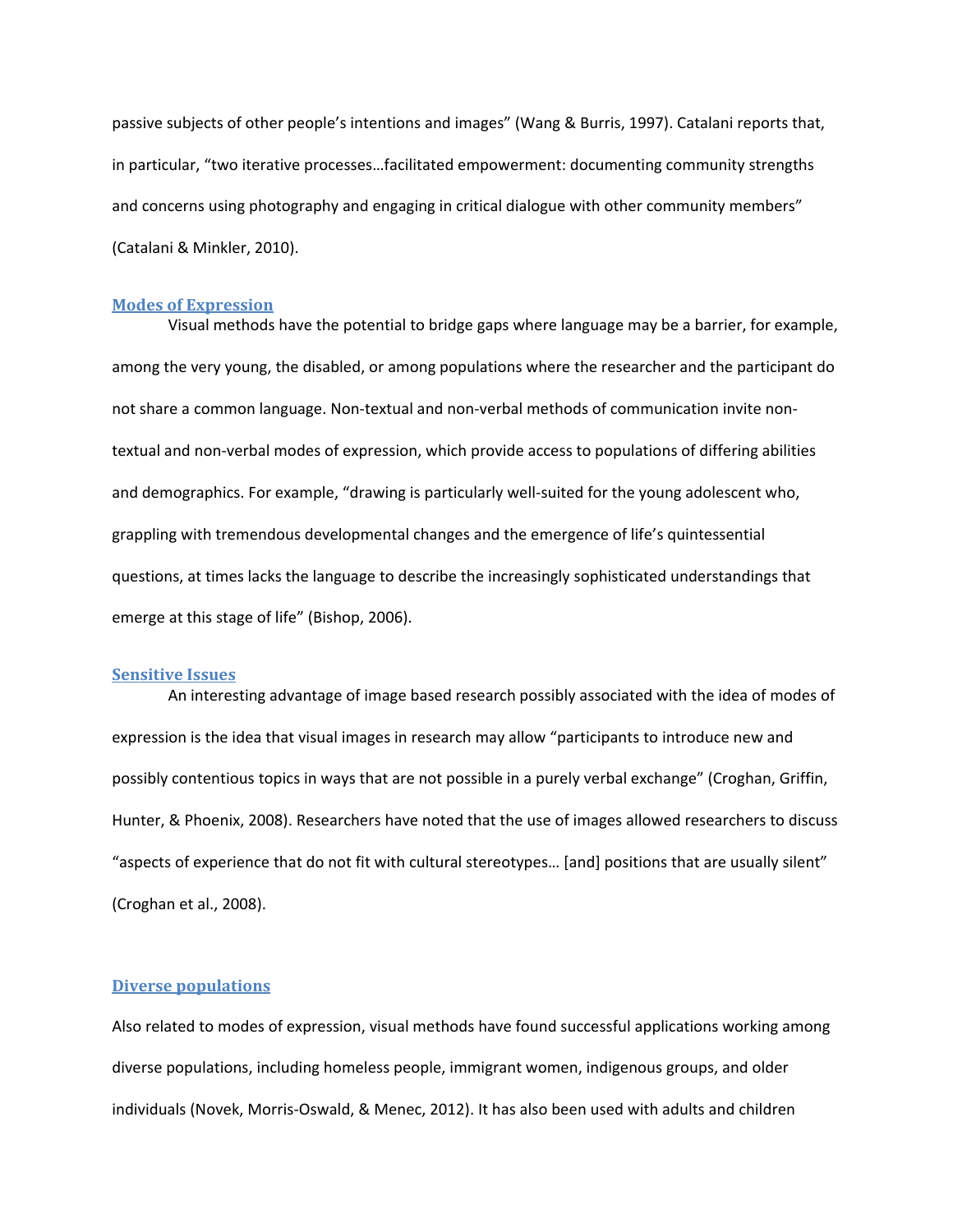(Clark, 2011), young people (Croghan et al., 2008), post‐secondary students (Keller, 2012), teachers (Stockall & Davis, 2011), and rural women (Willson, Green, Haworth‐Brockman, & Beck, 2006). Image or art-based visual methods have shown particular promise populations participating in therapeutic interventions (Pink et al., 2011).

## **Disadvantages of Visual Methods**

The primary drawback of visual methods, as Hall explains, is that "photographic surveys will inevitably be partial and will represent the choices made by those responsible for their construction and the constraints they were working within" (Hall, 2009). Although this criticism is something to be aware of, it should be noted that this is also a criticism of a great many other, more traditional qualitative research methods in all sciences, including LIS.

#### **Requires more Resources**

Visual data can often be easily collected in great quantities, but it is complex, difficult and time consuming to analyze, and requires more financial commitment, planning, and technology. Meo described her experiences succinctly: "in practical terms, conducting [photo-interviews] were more expensive and time consuming than traditional ones. They were also more challenging and demanding… [Photo-interviews] demanded more time before, during, and after the interviews" (Meo, 2010). Keller noted, however, that with the proliferation of digital technologies and real‐time sharing of images, "some of the technical and organizational disadvantages reported in other studies," are disappearing, (Keller, 2012). Packard also indicated that "the cost of conducting such research has fallen dramatically in the past decade" (Packard, 2008).

### **Limited Availability**

In cases where researchers are attempting to examine historical or salvage photographs, practical considerations of availability must be considered. Arreola and Burkhart identified the "limited extent and availability of historic imagery" (Arreola & Burkhart, 2010) as a challenge in visual geographic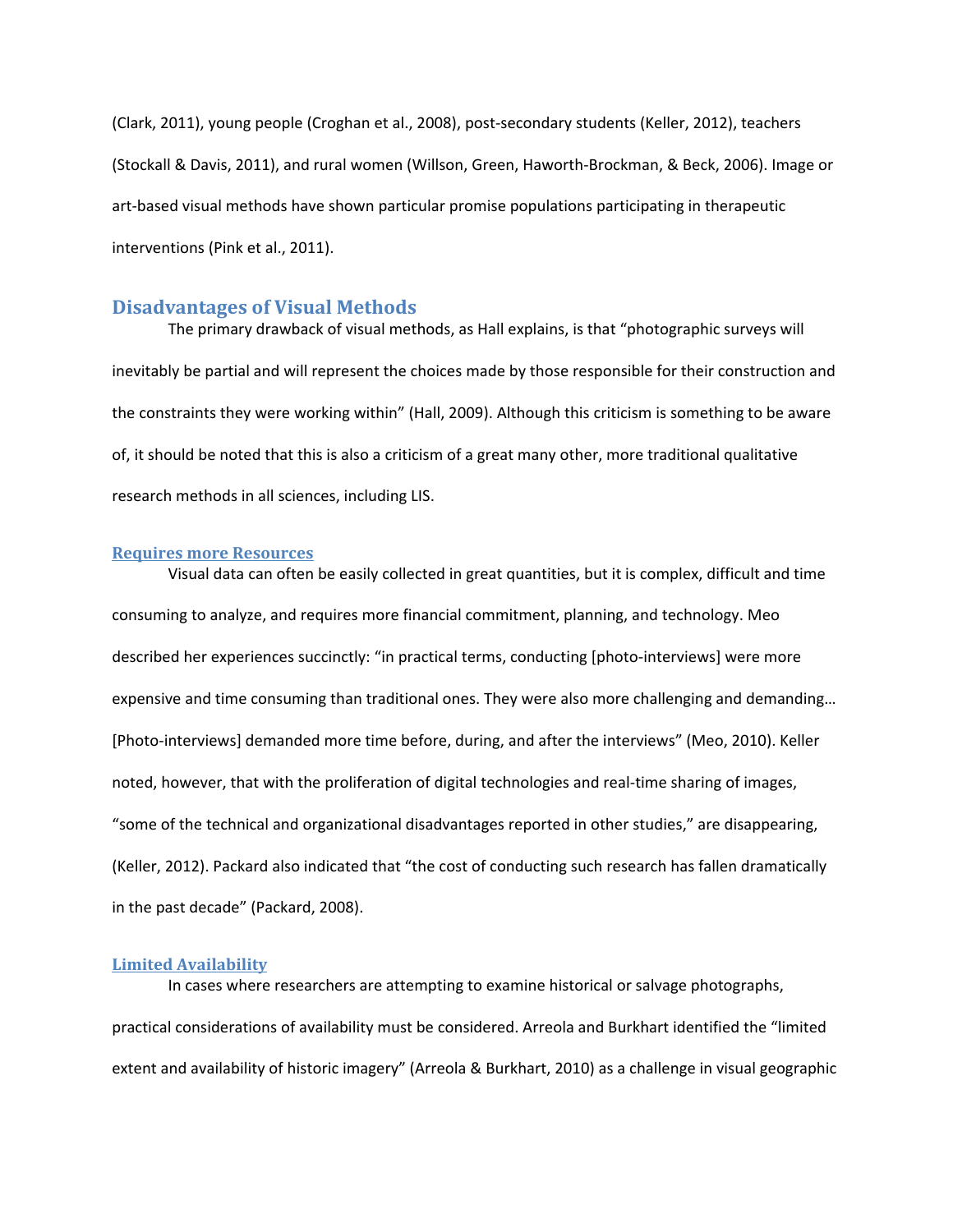research. Sometimes the historical images the researcher would like to use are simply unavailable. Additionally, Pollak (2013) found that personal photographic collections among her remote, rural study population had been compromised by both poor access to the technology due to prohibitive costs, and by house fires which were a common occurrence in the area historically. Further, identification of and access to large or significant private collections can be 'difficult' (Arreola & Burkhart, 2010).

### **Recruitment**

Despite the many advantages to participatory visual methods, researchers "continue to grapple with the ideal of community participation in all stages of the research process" (Catalani & Minkler, 2010). Researchers also noted the tendency of participants to opt not to complete the process once recruited (for example, accepting, but not returning cameras, or taking photos but not giving permission to use them).

### **Validity**

Bishop addressed the issue of validity of data obtained through visual methods, which can potentially be subjected to "over‐analyzing, misinterpreting and/or incorrectly attributing emotions or actions to certain depictions" (Bishop, 2006). Researchers suggested that visual methods were ideal in mixed‐method studies (often including interview protocols) which help triangulate data and overcome validity issues.

#### **Objectification and False Neutrality**

A common criticism leveled against visual methods suggests that it tends to "exoticize or objectify 'others' of various kinds" (Buckingham, 2009), by representing a falsely neutral reflection of reality. No doubt, visual methods of research are highly contextual – this is one of the attractive features of it. Researchers must, however, be aware that choosing a particular research method is not a neutral action, (Erim, 2011) and make a conscious effort to identify the "lines of power and knowledge" (Croghan et al., 2008) at play in their particular context.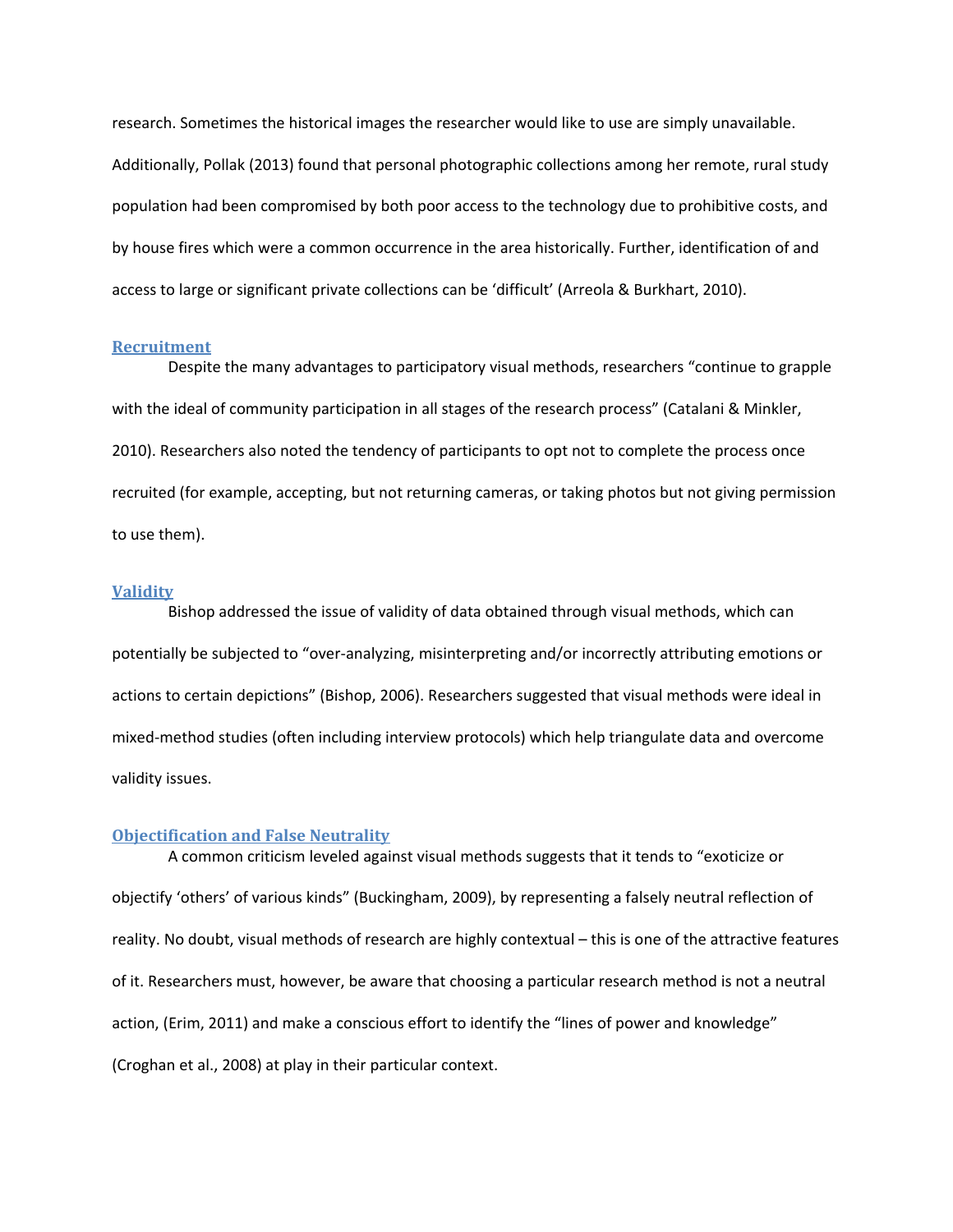#### **Power and Control**

Power dynamics are inherently part of the visual method context. Even in highly collaborative designs, the researcher still needs to address power and control associated with, for example, finance, authority, and editorial rights that determine ownership, evaluation, and inclusion or exclusion. Recruitment, often limited by knowledge and access, further enforces hidden issues of power and control. Even matters as simple as instructions on what to photograph or how to use the imaging device raise questions. As Packard explains, "an unequal power dynamic is immediately and irrevocably established the moment the researcher must instruct a participant on how to operate a piece of equipment" (Packard, 2008). Finally, Wang points out that although participatory visual methods "implicitly assume that the community priorities will be communicated to policy makers who have the influence and control to bring about change," diffusing results through the existing hegemonic hierarchy sometimes inadvertently reinforces the power/victim roles (Wang & Redwood-Jones, 2001).

### **Ethical Considerations**

The most comprehensive discussions of ethics in visual research examined for this paper included those by (Wang & Redwood‐Jones, 2001) (including a list of ethical 'best practices') and (Barrett, 2004). Capturing video or still photography is an inherently political act, and individuals who participate may face uncertain or unpredictable outcomes, especially when combined with audio‐ recorded interviews. Following are some of the ethical concerns that emerged.

#### **Legal Risks**

Researchers identified legal risks to participants and/or researchers that emerged from visual study designs. This can include situations where identification of individual participants might place them in a 'false light' (Wang & Redwood‐Jones, 2001) or where participants' input may be valuable specifically because they participate in illegal activities (Barrett, 2004) or a politically charged situation or location. Legal consequences can also involve ownership and copyright issues for the photographs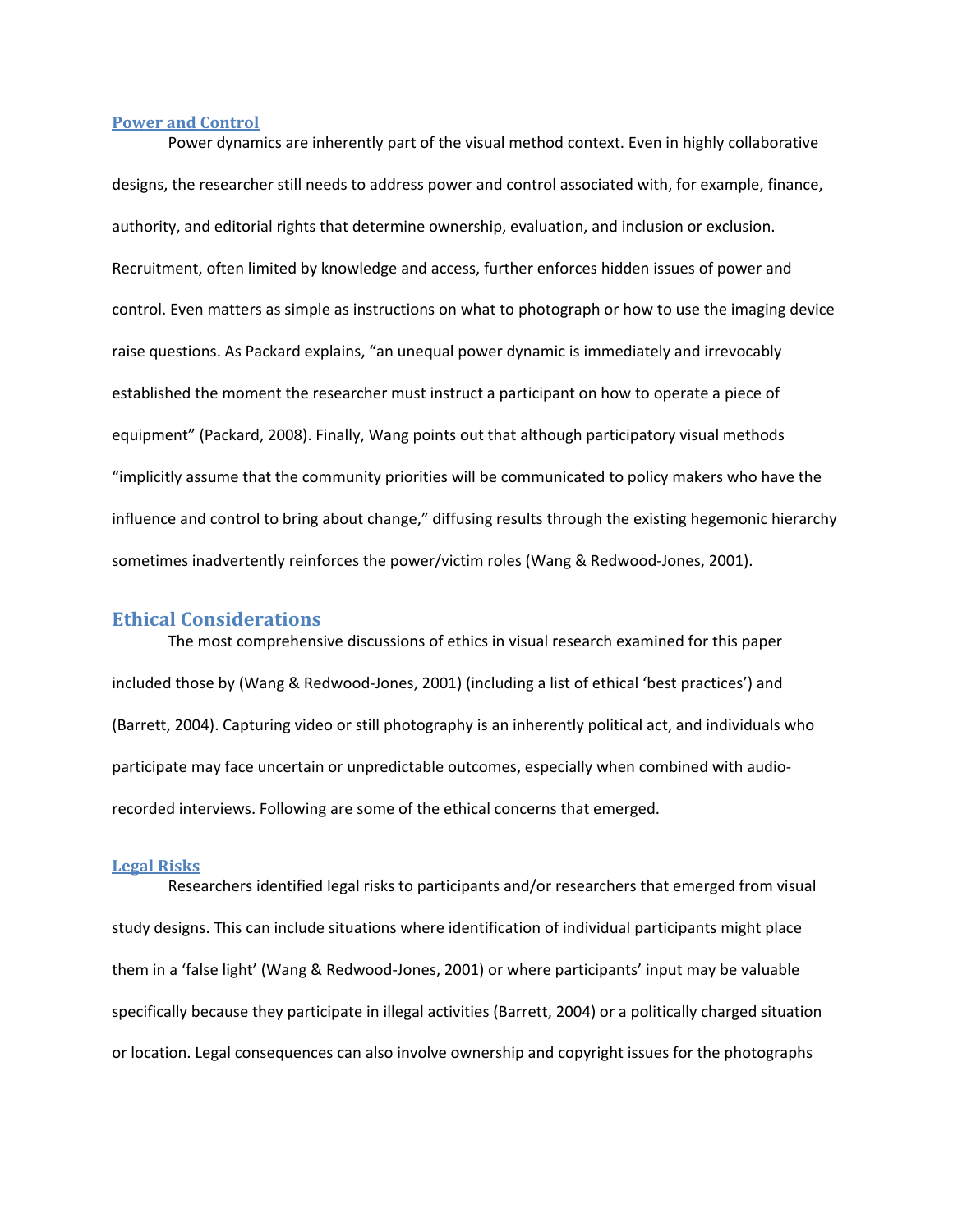that are taken, and protecting individuals from use of their images for commercial benefit (Wang & Redwood‐Jones, 2001).

### **Safety Risks**

Because visual methods of research may be conducted in a wide array of geo-political contexts, Wang admonishes researchers to "hold the safety of the participants above the spontaneity or power of the image" (Wang & Redwood‐Jones, 2001). Although permissions may be obtained, "the camera is not a shield, and participants must be aware of their surroundings and potential dangers at all times" (Wang & Redwood‐Jones, 2001). Barrett also notes that occasions may arise where, even with permission of the participant, it may be prudent not to use certain photographs due to the potential of repercussions or change of heart at some future time (Barrett, 2004).

### **Identification Risks**

As is standard with all research protocols involving human subjects, both participatory and non‐ participatory visual methods require consideration of whether and how to preserve the anonymity of all parties involved. Anonymity protects both photographers and the people photographed from intrusions into personal space (Hartel & Thomson, 2011) and "disclosure of embarrassing facts" (Wang & Redwood‐Jones, 2001) that may be apparent from inclusion in or exclusion from photographed contexts.

## **Conclusion**

As Jim Horn notes, rather than an accident to be corrected, "it should be expected … that library and information studies, a discipline that provides crucial links among various social settings and many domains of knowledge, would continue to pursue research methodologies that are themselves adaptive and open to the continuing evolution of human culture" (Horn, 1998). This paper introduced and expanded on our understanding of one such group of methods steeped in interdisciplinarity, the evolution of human culture, and in terminological imprecision. Based on a literature review of peer‐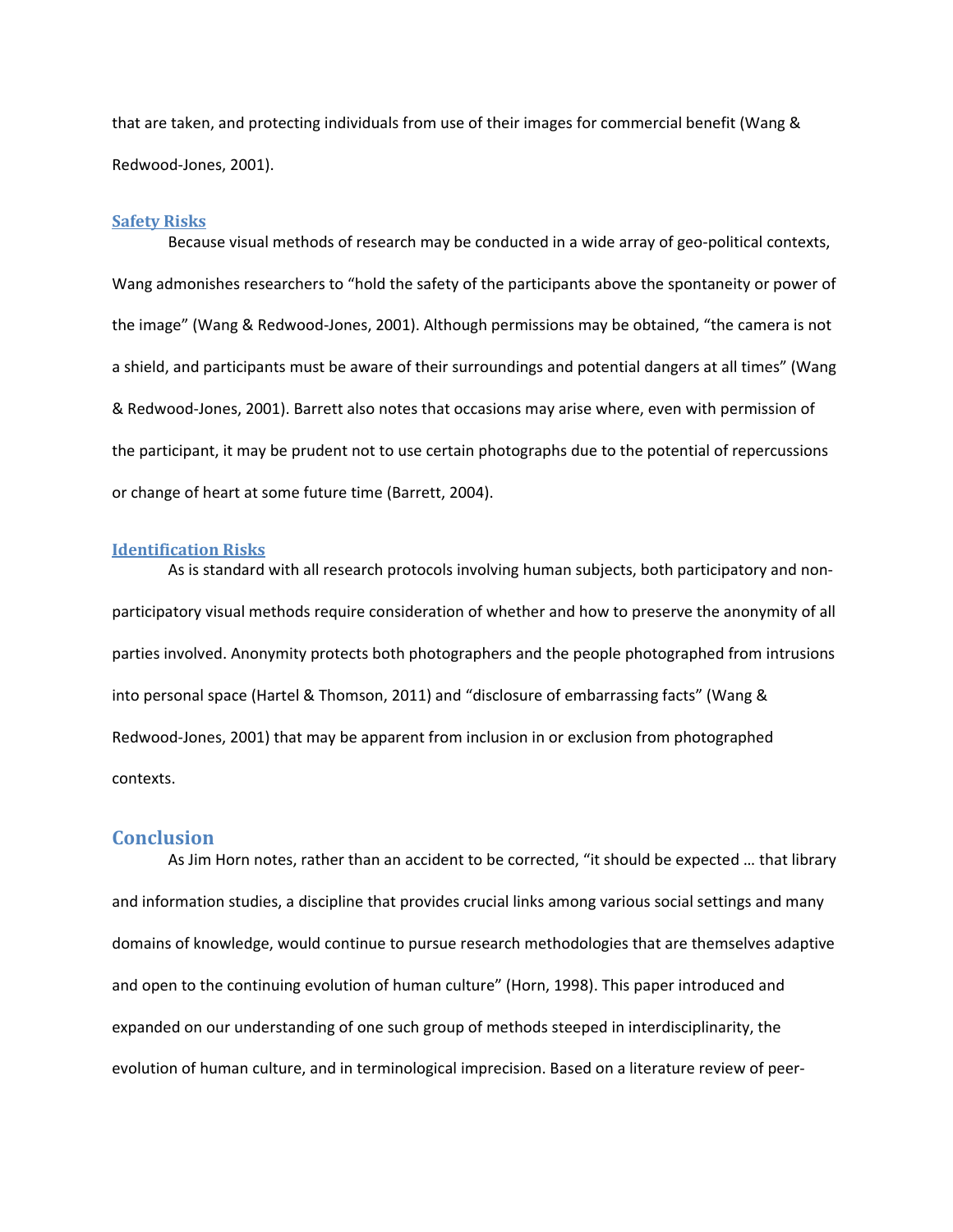reviewed social science and LIS research, it introduced a framework in which visual methods can be situated, and identified and explained individual techniques. Finally, merits, drawbacks, and ethical considerations were presented.

Since the "social world is not a definite, static, fixed and simply organized matter that passively waits to be analysed or seen" (Erim, 2011), LIS researchers require equally flexible methods to capture its "spiralling and kaleidoscope like images" (Erim, 2011) of reality. Although not wholeheartedly embraced as of yet, both participatory and non-participatory visual methods certainly have a future place in LIS research. They are well suited to an interdisciplinary field like LIS, and in particular, to the group of qualitative researchers who are comfortable – even excited about – exploring information worlds filled with vagueness, contradiction, fluidity and movement. They also open a new world of creative possibilities in terms of reporting and making research accessible to non‐academic audiences.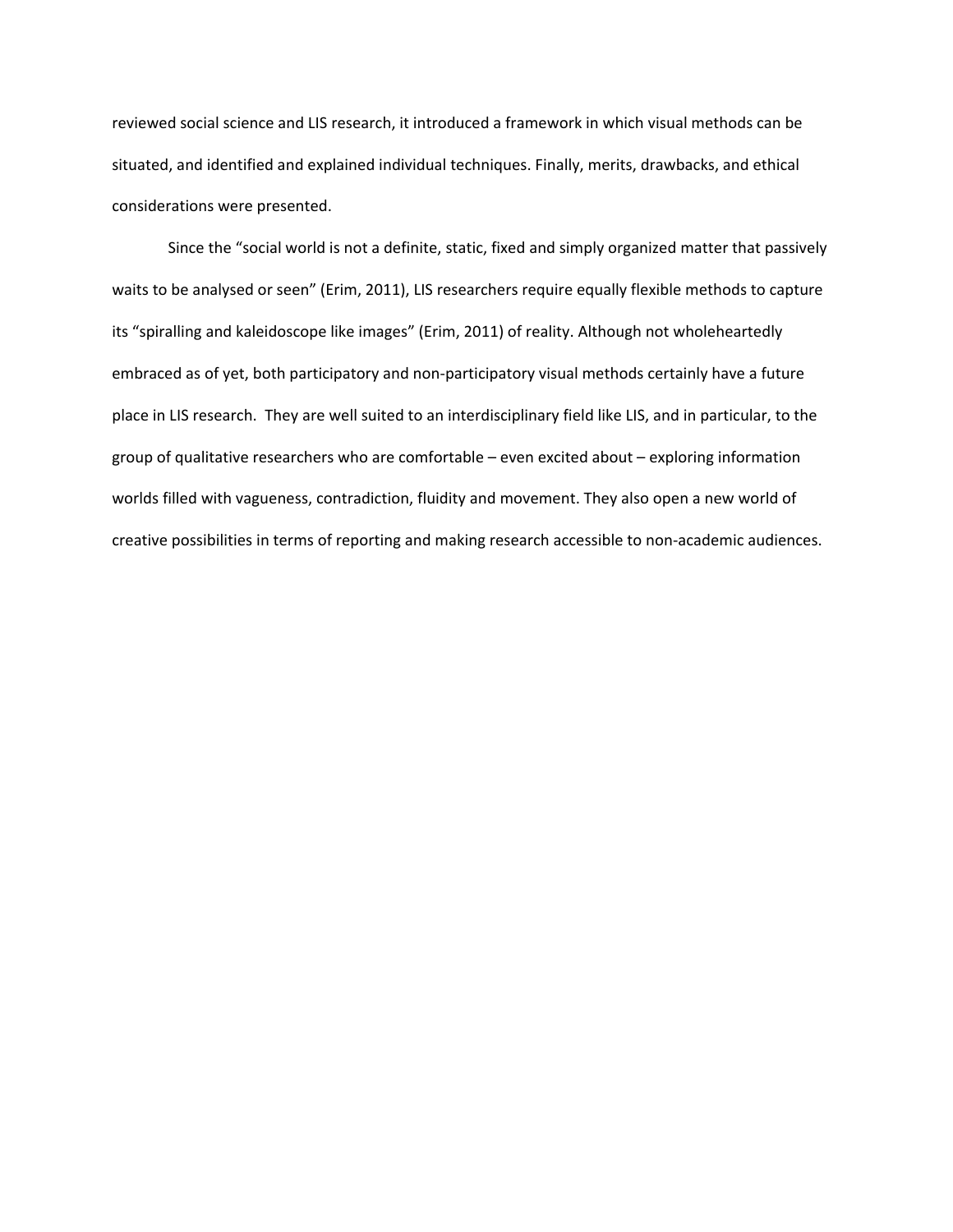# **References**

- Adams, A. (2006). In Turnage W. (Ed.), *The Sierra Nevada: The John Muir trail* (2nd ed.). Nevada: Ansel Adams.
- Allen, L. (2008). Young people's 'agency' in sexuality research using visual methods. *Journal of Youth Studies, 11*(6), 565-577.
- Arreola, D. D., & Burkhart, N. (2010). Photographic postcards and visual urban landscape. *Urban Geography, 31*(7), 885-904.
- Barrett, D. (2004). Photo-documenting the needle exchange: Methods and ethics. *Visual Studies, 19*(2), 145-149.
- Bishop, P. A. (2006). The promise of drawing as visual method in middle grades research. *Middle Grades Research Journal, 1*(2), 33-46.
- Buckingham, D. (2009). 'Creative' visual methods in media research: Possibilities, problems and proposals. *Media, Culture & Society, 31*(4), 633-652.
- Case, D. O. (2007). *Looking for information: A survey of research on information seeking, needs, and behavior* (2nd ed.). Amsterdam ;; Boston: Elsevier/Academic Press.
- Catalani, C., & Minkler, M. (2010). Photovoice: A review of the literature in health and public health. *Health Education & Behavior, 37*(3), 424-451.
- Clark, A. (2011). Breaking methodological boundaries? Exploring visual, participatory methods with adults and young children. *European Early Childhood Education Research Journal, 19*(3), 321-330.
- Collier, J., & Collier, M. (1986). *Visual anthropology: Photography as a research method* (Rev a expa ed.). Albuquerque: University of New Mexico Press.
- Croghan, R., Griffin, C., Hunter, J., & Phoenix, A. (2008). Young people's constructions of self: Notes on the use and analysis of the photo-elicitation methods. *International Journal of Social Research Methodology, 11*(4), 345-356.
- Cross, K., Kabel, A., & Lysack, C. (2006). Images of self and spinal cord injury: Exploring drawing as a visual method in disability research. *Visual Studies, 21*(2), 183-193.
- Denham, P. (1993). Nine-to fourteen-year-old children's conception of computers using drawings. *Behaviour & Information Technology, 12*(6), 346-358.
- Dervin, B., & Dervin, B. (1999). On studying information seeking methodologically: The implications of connecting metatheory to method. *Information Processing and Management, 35*(6), 727-750.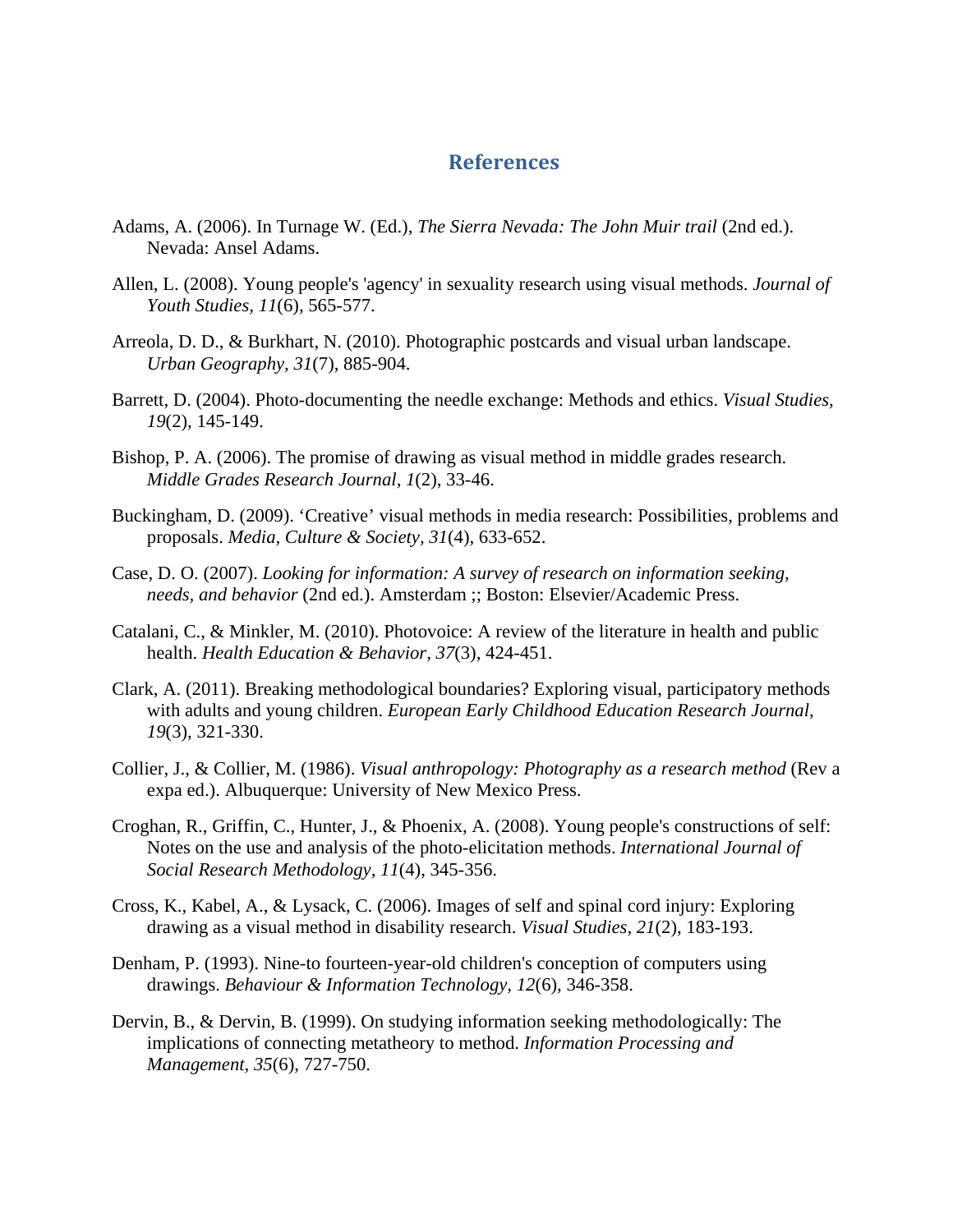- Erim, D. (2011). Researching the middle: Visual ethnography as an experimental, innovative method. *Ileti-s-Im,* (15), 9-27.
- Freire, P. (2000). *Pedagogy of the oppressed* [Pedagogia do oprimido.English] (30th anniversary ed.). New York: Continuum.
- Gabridge, T., Gaskell, M., & Stout, A. (2008). Information seeking through students' eyes: The MIT photo diary study. *College & Research Libraries, 69*(6), 510-522.
- Haberl, V., & Wortman, B. (2012). Getting the picture: Interviews and photo elicitation at edmonton public library. *LIBRES: Library & Information Science Research Electronic Journal, 22*(2), 1-20.
- Hall, T. (2009). The camera never lies? Photographic research methods in human geography. *Journal of Geography in Higher Education, 33*(3), 453-462.
- Hartel, J. K. (2006). Information activities and resources in an episode of gourmet cooking. *Information Research, 12*(1)
- Hartel, J., & Thomson, L. (2011). Visual approaches and photography for the study of immediate information space. *Journal of the American Society for Information Science & Technology, 62*(11), 2214-2224.
- Horn, J. (1998). Qualitative research literature: A bibliographic essay.(qualitative research). *Library Trends, 46*, p602(14).
- Huck, J., Al, R., & Rathi, D. (2011). Finding KM solutions for a volunteer-based non-profit organization. *VINE: The Journal of Information and Knowledge Management Systems, 41*(1), 26-40.
- Keller, A. (2012). In print or on screen? Investigating the reading habits of undergraduate students using photo-diaries and photo-interviews. *Libri: International Journal of Libraries & Information Services, 62*(1), 1-18.
- Kuhn, A. (2007). Photography and cultural memory: A methodological exploration. *Visual Studies, 22*(3), 283-292.
- Lange, D. (1969). *American exodus: A record of human erosion in the thirties..* New Haven, Conn.: Yale U. P.
- Marshall, A., Burns, V., & Briden, J. (2007). Know your students. (cover story). *Library Journal, 132*(18), 26-29.
- McKenzie, P. J., & Davies, E. (2012). Genre systems and "keeping track" in everyday life. *Archival Science, 12*(4), 437-460.
- Meo, A. I. (2010). Picturing students' habitus: The advantages and limitations of photoelicitation interviewing in a qualitative study in the city of buenos aires. *International Journal of Qualitative Methods, 9*(2), 149-171.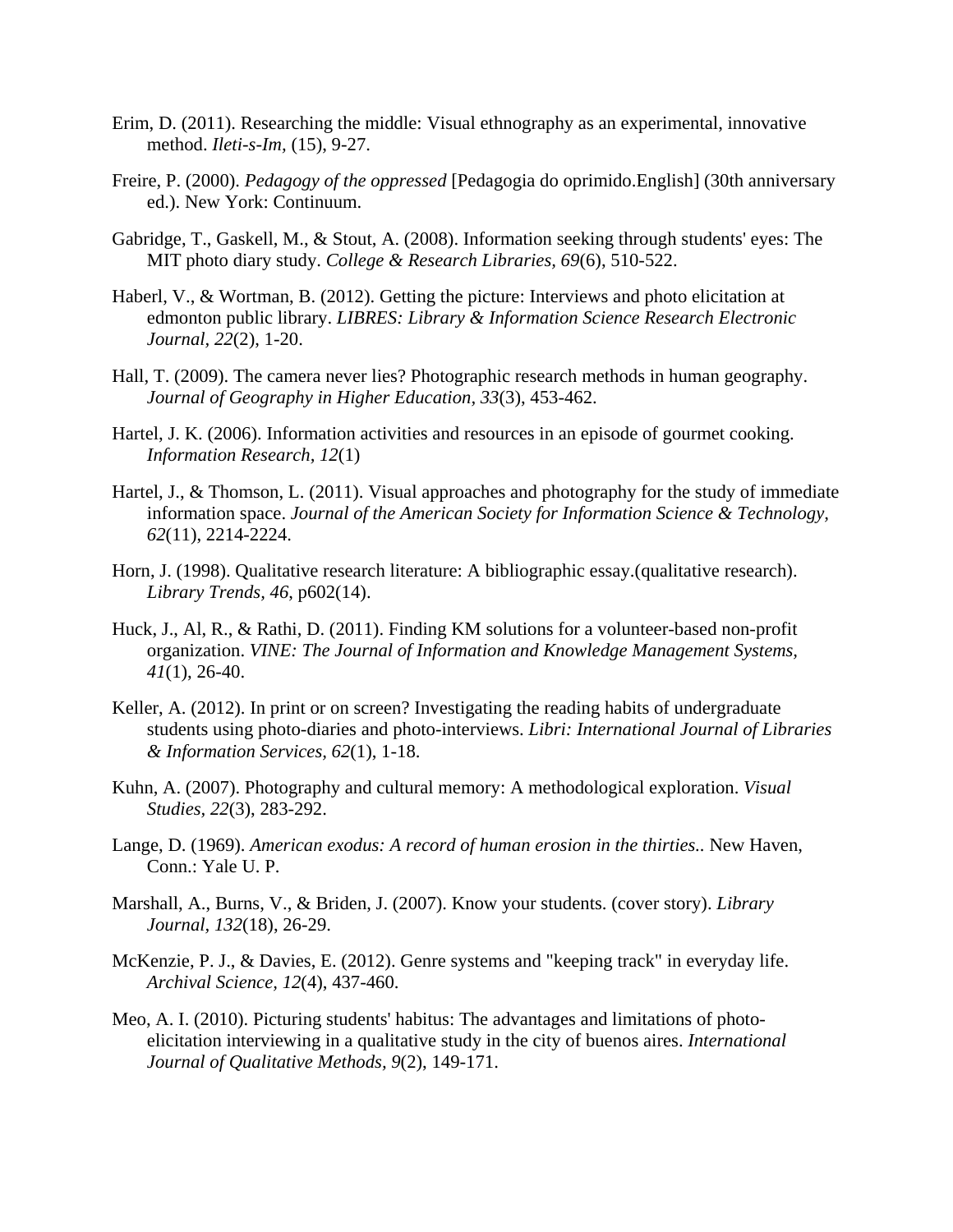- Moore, G., Croxford, B., Adams, M., Refaee, M., Cox, T., & Sharples, S. (2008). The photosurvey research method: Capturing life in the city. *Visual Studies, 23*(1), 50-62.
- Novek, S., Morris-Oswald, T., & Menec, V. (2012). Using photovoice with older adults: Some methodological strengths and issues. *Ageing & Society, 32*(3), 451-470.
- Okamoto, T., Fujihara, T., Kato, J., Kosugi, K., Nakazato, N., Hayashi, Y., et al. (2006). Measuring social stereotypes with the photo projective method. *Social Behavior & Personality: An International Journal, 34*(3), 319-331.
- Packard, J. (2008). 'I'm gonna show you what it's really like out here': The power and limitation of participatory visual methods. *Visual Studies, 23*(1), 63-77.
- Perlmutter, D. D. (1994). Visual historical methods. *Historical Methods, 27*(4), 167.
- Pink, S., Hogan, S., & Bird, J. (2011). Intersections and inroads: Art therapy's contribution to visual methods. *International Journal of Art Therapy: Inscape, 16*(1), 14-19.
- Pollak, A. (2013). Words to live by: Experience as an information source at work, play and in everyday life (Doctoral dissertation)*.* Western University, London, Ontario. Manuscript in progress.
- Powell, R. R. (1999). Recent trends in research: A methodological essay. *Library & Information Science Research, 21*(1), 91-119.
- Prosser, J. (2007). Visual methods and the visual culture of schools. *Visual Studies, 22*(1), 13-30.
- Reid, N. H. (2003). Visual evidence: Photographic presentation of landscape and people. *Art Libraries Journal, 28*(3), 23-29.
- Salgado, S. (1986). *Other Americas* [Otras Américas.English]. New York: Pantheon Books.
- Singhal, A., Harter, L. M., Chitnis, K., & Sharma, D. (2007). Participatory photography as theory, method and praxis: Analyzing an entertainment-education project in India. *Critical Arts: A South-North Journal of Cultural & Media Studies, 21*(1), 212-227.
- Smith, T. (2007). Repeat photography as a method in visual anthropology. *Visual Anthropology, 20*(2), 179-200.
- Stockall, N., & Davis, S. (2011). Uncovering pre-service teacher beliefs about young children: A photographic elicitation methodology. *Issues in Educational Research, 21*(2), 192-209.
- Wang, C., & Burris, M. (1997). Photovoice: Concept, methodology, and use for participatory needs assessment. *Health Education & Behavior, 24*(3), 369-387.
- Wang, C., Burris, M. A., & Ping, X. Y. (1996). Chinese village women as visual anthropologists: A participatory approach to reaching policymakers. *Social Science & Medicine, 42*(10), 1391-1400.
- Wang, C., & Redwood-Jones, Y. (2001). Photovoice ethics: Perspectives from Flint photovoice. *Health Education & Behavior, 28*(5), 560-572.